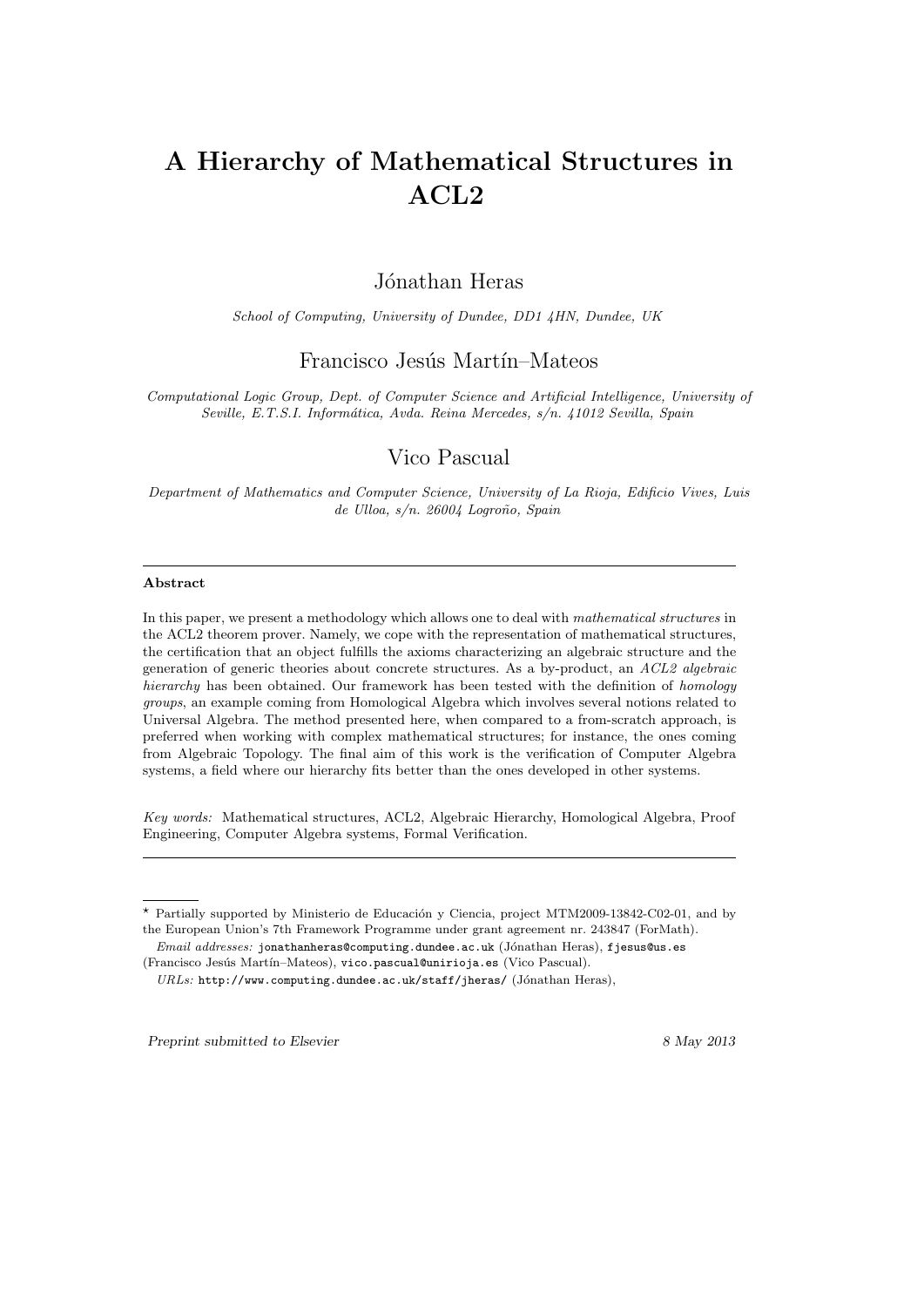### 1. Introduction

The implementation of algebraic structures in theorem proving environments is a wellknown problem; and most of interactive proof assistants offer a set of tools to deal with it. In the literature, several implementations of algebraic hierarchies have been produced for different systems.

These algebraic hierarchies are, in some cases, the foundation for large proof developments. There are several proposals for the Coq system: the CCorn hierarchy [Geuvers](#page-22-0) [et al.](#page-22-0) [\(2002\)](#page-22-0) based on dependent records and used in the proof of the Fundamental Theorem of Algebra, the SSREFLECT hierarchy [Garillot et al.](#page-22-1) [\(2009\)](#page-22-1) based on packed classes and used in the formalization of the proof of the Feit-Thompson Theorem [Math](#page-23-0)[ematical components team](#page-23-0) [\(2012\)](#page-23-0), and also an approach based on the Coq's type class mechanism [Spitters and van der Weegen](#page-24-0) [\(2011\)](#page-24-0); other examples can be found in systems such as Isabelle [Foster et al.](#page-22-2) [\(2011\)](#page-22-2); [Kammller](#page-23-1) [\(1999\)](#page-23-1), Mizar [Rudnicki et al.](#page-24-1) [\(2001\)](#page-24-1), Nuprl [Jackson](#page-22-3) [\(1995\)](#page-22-3) and Lego [Bailey](#page-21-0) [\(1999\)](#page-21-0).

Nevertheless, up to the best of our knowledge, a similar development had not been undertaken for the ACL2 theorem prover until now. In the work presented in this paper, we have tackled the challenge of devising a methodology to deal with mathematical structures in ACL2. As a result, we have obtained an algebraic hierarchy which allows one to build theories about mathematical structures taking advantage of the ACL2 capabilities. The hierarchy ranges from setoids (a setoid is a set together with an equivalence relation on it) to R-modules including structures such as groups or rings. In addition, this hierarchy is flexible enough to be extended with new structures following our methodology.

As we will show throughout this paper, our hierarchy of algebraic structures can be used to formalize non-trivial mathematical concepts. However, we are not trying to compete with systems such as Coq or Mizar, where an impressive amount of results about algebra have been already formalized; on the contrary, our final aim is oriented towards ACL2's forte: software and hardware verification, see [Kaufmann et al.](#page-23-2) [\(2000a\)](#page-23-2); [Hardin](#page-22-4) [\(2010\)](#page-22-4). In particular, we are mainly focused on the verification of actual programs of Computer Algebra systems – a kind of software where algebraic structures are instrumental. In addition, our work can be also useful for the verification of non mathematical software which needs, from time to time, some results from algebra.

The rest of this paper is organized as follows. In the next section, we present a brief introduction to the ACL2 system and the tools employed in our development. Section 3 is devoted to introduce our methodology to deal with mathematical structures and the resultant algebraic hierarchy. As a benchmark to test our approach, the formalization of homology groups is explained in Section 4. The suitability of our method to cope with formalizations related to complex mathematical structures is presented in Section 5, showing the advantages of using our approach instead of working from scratch. In Section 6, we discuss related work associated with both the formalization of algebraic structures using interactive theorem provers, and its use to verify the correctness of Computer Algebra systems. The paper ends with a section of conclusions and further work, and the bibliography.

http://www.glc.us.es/fmartin/ (Francisco Jesús Martín-Mateos), http://www.unirioja.es/cu/mvico/ (Vico Pascual).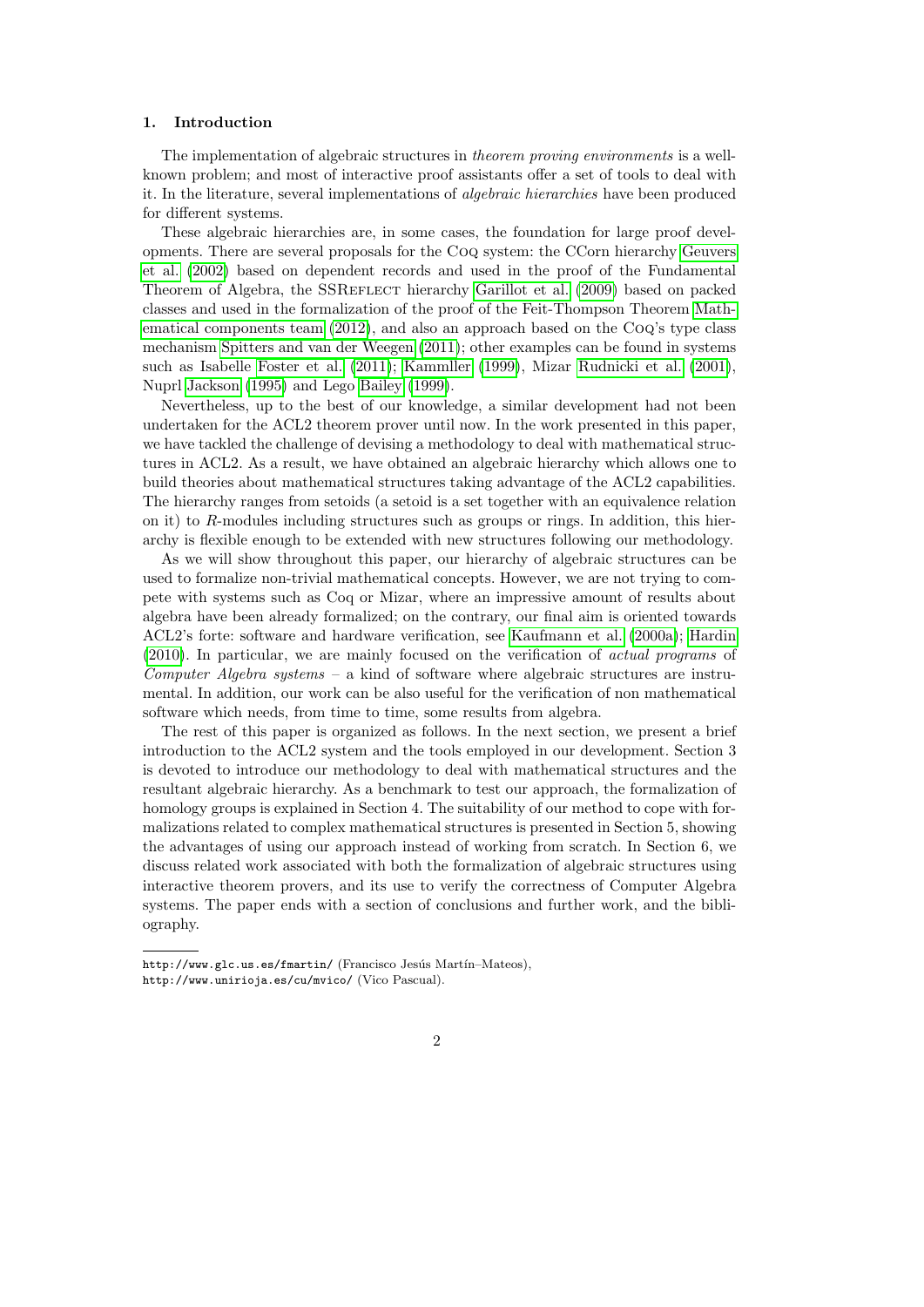#### 2. A brief introduction to ACL2

ACL2 [Kaufmann et al.](#page-23-3) [\(2000b\)](#page-23-3); [Kaufmann and Moore, J S.](#page-23-4) [\(2012\)](#page-23-4) is a programming language, a logic, and a theorem prover supporting reasoning in the logic. The ACL2 programming language is an extension of an applicative subset of Common Lisp. The ACL2 logic is a first-order logic with equality, used for specifying properties and reasoning about the functions defined in the programming language. All the variables in the formulas allowed by the ACL2 system are implicitly universally quantified. The syntax of its terms and formulas is that of Common Lisp and it includes axioms for propositional logic, equality and for a number of predefined Common Lisp functions and data types. Rules of inference of the logic include those for propositional calculus, equality and instantiation.

One important rule of inference is the principle of induction, that allows proofs by well-founded induction on the ordinal  $\varepsilon_0$ . The logic has a constructive definition of the ordinals up to  $\varepsilon_0$ , in terms of lists and natural numbers. The system also includes the usual well-founded order relation defined on this set of ordinals.

By the principle of definition, new function definitions are admitted as axioms only if there exists a measure and a well-founded relation with respect to which the arguments of each recursive call decrease, thus ensuring that the function terminates. In this way, no inconsistencies are introduced by new function definitions. Usually, the system can prove automatically termination properties using both a predefined ordinal measure and the built-in well-founded relation on ordinals. Nevertheless, if the termination proof is not trivial, the user has to explicitly provide a measure on the arguments and a wellfounded relation with respect to which this measure decreases. In addition, new function definitions must be total on the language of terms, so when functions are naturally defined only working on a subset of terms, some behavior must also be defined on arguments outside of that subset.

An additional way to introduce new function symbols in the logic is by means of the encapsulate mechanism [Kaufmann and Moore, J S.](#page-23-5) [\(2001\)](#page-23-5). Instead of giving their definitional body, only certain properties are assumed about them; to ensure consistency, witness functions (which are functions local to an encapsulate block) having the same properties have to be exhibited. Inside an encapsulate, the properties stated need to be proved for the local witnesses, and outside, they work as assumed axioms.

A derived rule of inference, called functional instantiation, see [Kaufmann et al.](#page-23-3) [\(2000b\)](#page-23-3), provides a limited higher-order-like reasoning mechanism instantiating the function symbols of a previously proved theorem. This rule replaces function symbols with other ones, provided it can be proved that the new functions satisfy the constraints or the definitional axioms of the replaced functions (depending on whether they were introduced by an encapsulate or by the principle of definition, respectively).

The ACL2 theorem prover mechanizes the ACL2 logic, and is particularly successful obtaining mechanical proofs mainly based on simplification and induction. The role of the user in this mechanization is important: usually a non-trivial result is not proved in a first attempt, and the user has to lead the prover to a successful proof providing a set of lemmas, inspired by the failed proof, that the prover uses mainly as rewrite rules.

In addition to the built-in inference rules and tools provided by the ACL2 system, we extensively use a tool developed by external authors: the defstructure tool [Brock](#page-21-1) [\(1997\)](#page-21-1), which provides the ACL2 defstructure macro to create general purpose record structures.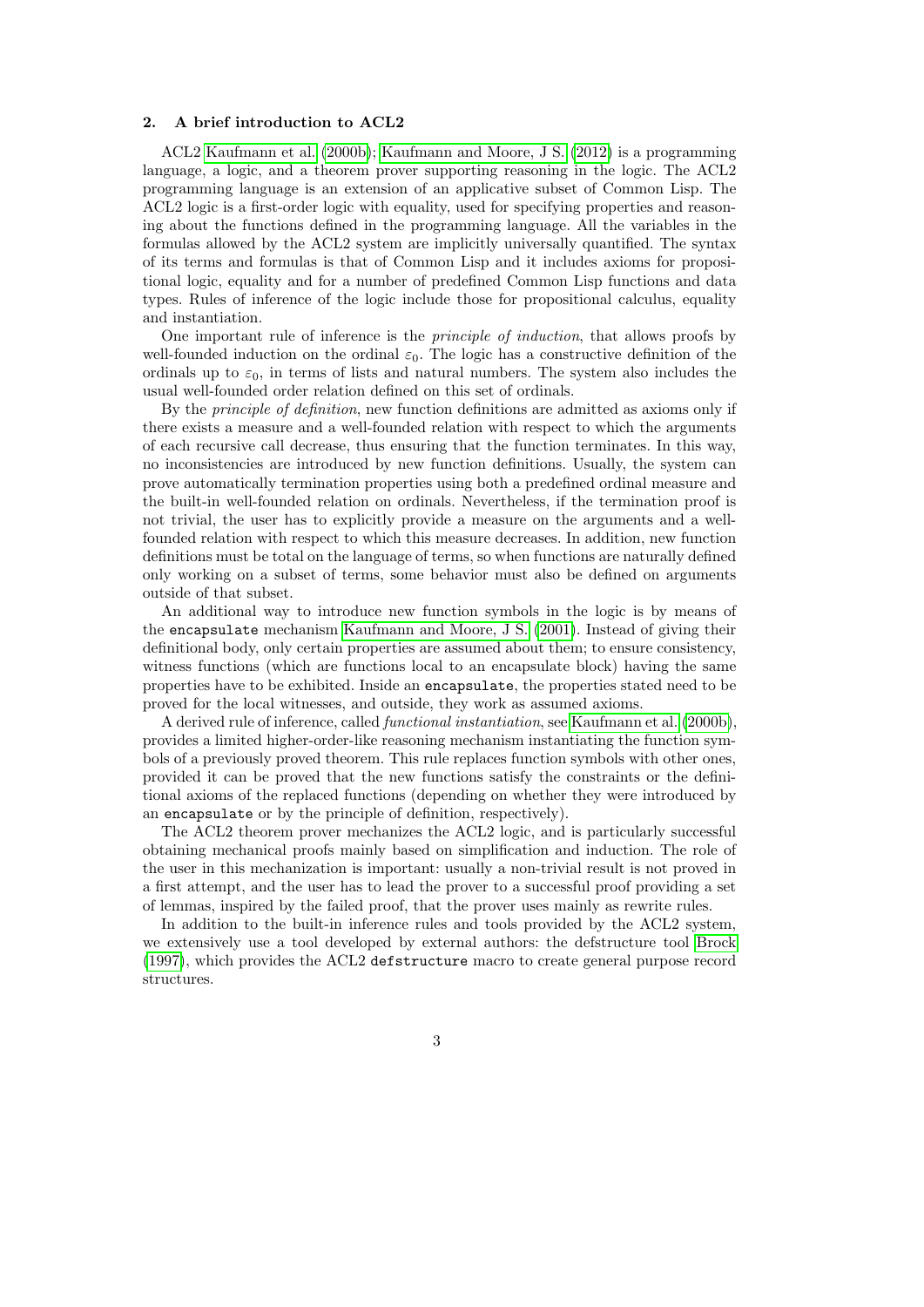

Fig. 1. Hierarchy of mathematical structures and morphisms.

We will skip many details and some of the function definitions will be omitted. We urge the interested reader to consult the original and complete source code at [http://www.](http://www.computing.dundee.ac.uk/staff/jheras/ahomsia/) [computing.dundee.ac.uk/staff/jheras/ahomsia/](http://www.computing.dundee.ac.uk/staff/jheras/ahomsia/). In addition a detailed explanation of the implementation of the tools presented in this paper can be read in [Heras et al.](#page-22-5) [\(2012\)](#page-22-5).

#### 3. Modeling a hierarchy of algebraic structures in ACL2

In this section, a framework to deal with both mathematical structures and morphisms between them is presented. Namely, we have developed a methodology to model the hierarchy depicted in Figure 1, where boxes represent types of structures. Moreover, our methodology is flexible enough to extend this hierarchy without any special hindrance.

Let us present some remarks about our hierarchy; the concrete details will be provided throughout this section.

We have depicted the mathematical structures of our hierarchy ranging from *setoids* to R-modules in the left side of Figure 1. A mathematical structure can be encoded by means of a record with several components of a functional nature, satisfying the definitional axioms of the intended mathematical structure.

A continuous arrow with an open triangle as tip represents an inheritance relationship modeling that the source mathematical structure  $is-a$  target mathematical structure, e.g. an Abelian group is a group with some additional properties. Whereas a continuous arrow with a normal tip describes a use relationship in the sense that the target mathematical structure is used to define the source one.

The morphisms included in our hierarchy are presented in the right side of Figure 1. It is worth noting that a morphism always consists of a source structure A, a target structure  $B$  of the same type as  $A$ , and a map between them.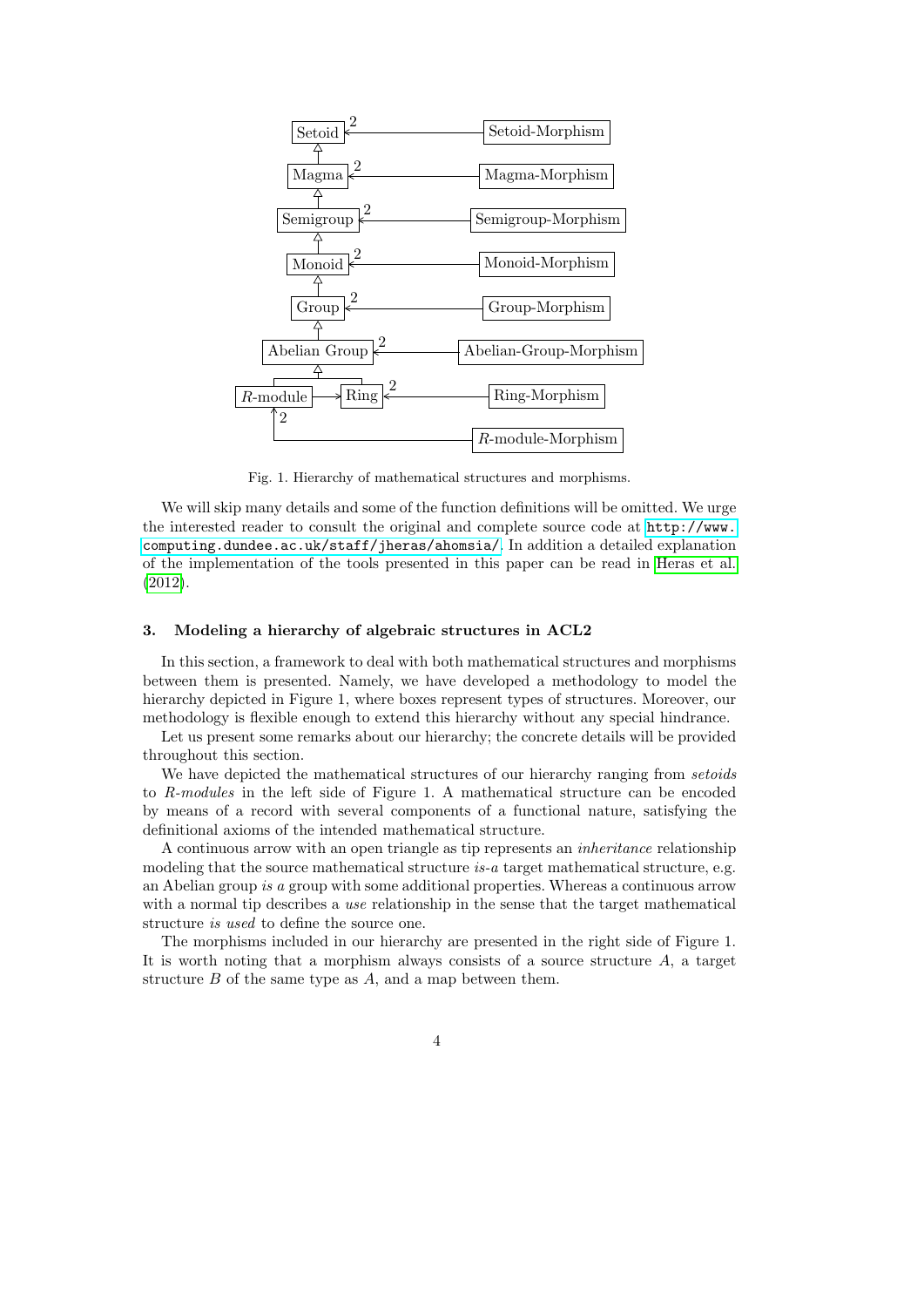Now, let us present how we implement the hierarchy in ACL2. We start by introducing in detail the implementation of setoids [Bishop](#page-21-2) [\(1967\)](#page-21-2) – the simplest algebraic structure, which in addition is the basis for the rest of the structures of our hierarchy. Subsequently, we extrapolate the methodology to the rest of mathematical structures and morphisms.

### 3.1. Modeling setoids in ACL2

A setoid  $\mathcal{X} = (X, \sim_X)$  is a set X together with an equivalence relation  $\sim_X$  on it. Setoids are commonly used in the mechanical development of algebraic structures, see [Geu](#page-22-0)[vers et al.](#page-22-0) [\(2002\)](#page-22-0); [Spitters and van der Weegen](#page-24-0) [\(2011\)](#page-24-0), and the reason is twofold. From a mathematical point of view, we can form the quotient of a set by changing its equivalence relation; we will provide an example of this fact in Section 4. Moreover, the representation of a set in a computer needs the encoding of the equality of the set.

A setoid can be represented by means of two functions: the characteristic function of the underlying set (the invariant) and a binary function encoding the equivalence relation. Therefore, if we are interested in modeling, for instance, the setoid whose underlying set is the integers and the equivalence relation is that which makes integers with same absolute value equivalent, we could use the ACL2 integerp function as invariant (integerp is a recognizer for integer numbers, it returns true if its argument is an integer, and nil otherwise), and the eq-abs function as equivalence relation.

```
(defun eq-abs (a b)
 (equal (abs a) (abs b)))
```
Moreover, it is necessary to prove the events (functions whose successful evaluation extends the ACL2 logic) ensuring that eq-abs is an equivalence relation on the set characterized by integerp.

```
(implies (integerp x) ;; REFLEXIVE
         (eq-abs x x))
(implies (and (integerp x) (integerp y) (eq-abs x y)) ;; SYMMETRY
         (eq-abs y x))
(implies (and (integerp x) (integerp y) (integerp z) ;; Transitive
              (eq-abs x y) (eq-abs y z))
         (eq-abs x z))
```
ACL2 provides a way to define equivalence rules [Greve](#page-22-6) [\(2006\)](#page-22-6), but those equivalence rules must be total (i.e. they must be equivalence rules on the whole universe of ACL2 terms); so, we cannot use them since we are restricting the domain of our equivalence rules to a concrete set.

As we have seen, concrete setoids can be modeled in ACL2. However, this is not enough to work with setoids compared to standard mathematical textbooks where, for example, universal properties about setoids are proved. In order to tackle this problem, we should use the encapsulate mechanism [Kaufmann et al.](#page-23-3) [\(2000b\)](#page-23-3). This tool allows us to define a generic setoid, namely we can define two generic functions X-inv (the invariant function) and X-eq (the equivalence relation) assuming the properties of setoids. In the following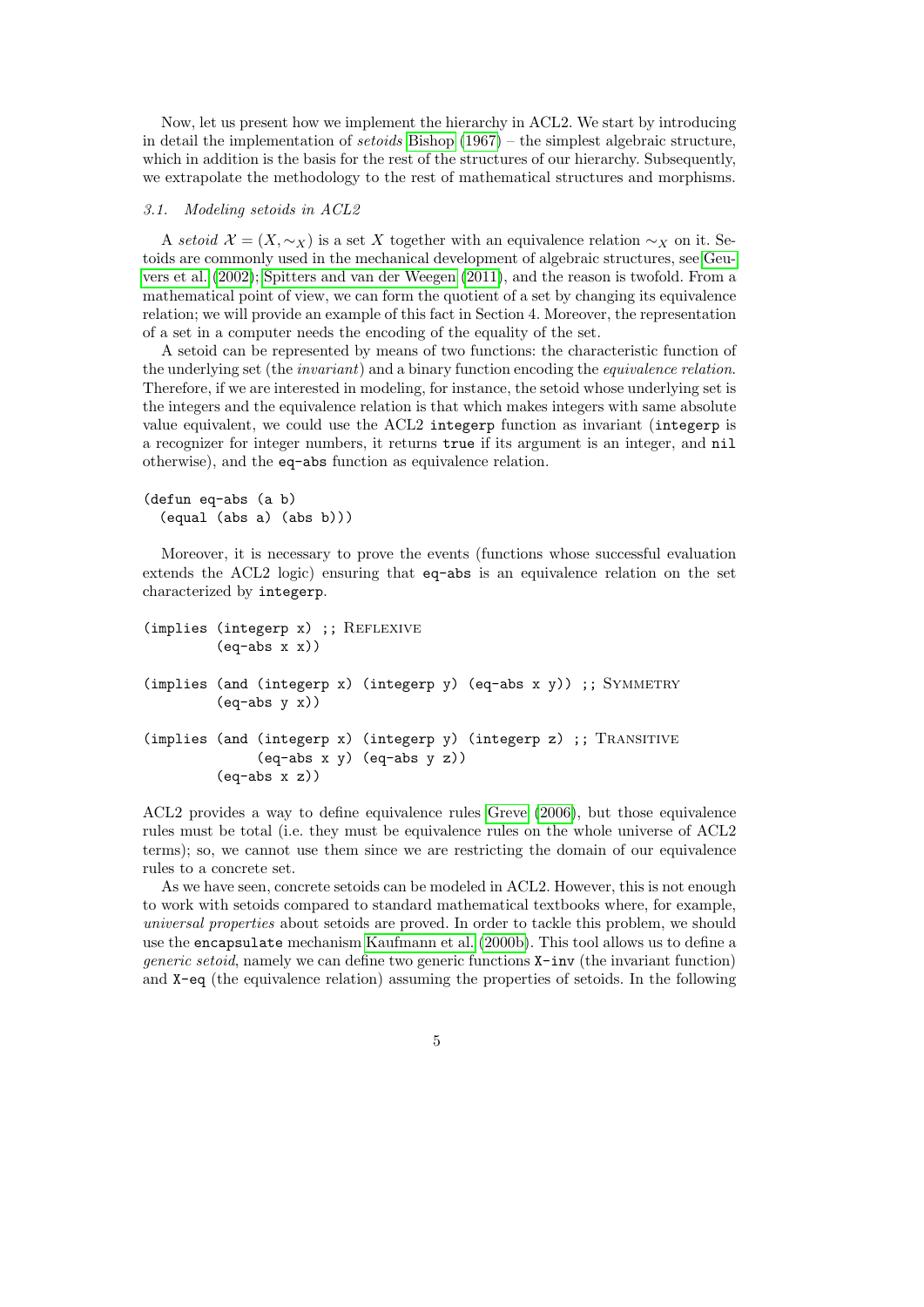encapsulate, we have not included the witness functions since the concrete functions are not relevant at this point; however, they are necessary.

```
(encapsulate
```

```
; SIGNATURE
   (((X-inv *) \Rightarrow *)((X-eq * *) = > *); Witness functions
   ...
   ; Assumptions
   (defthm X-reflexive
       (implies (X-inv x)
                 (X-eq x x)(defthm X-symmetry
       (\text{implies } (\text{and } (X\text{-inv } x) (X\text{-inv } y) (X\text{-eq } x y))(X-eq y x)(defthm X-transitive
       (implies (and (X-inv x) (X-inv y) (X-inv z)
                       (X-eq x y) (X-eq y z))
                 (X-eq x z))
)
```
The definition of a *generic* setoid can be seen as an *algebraic specification* of this mathematical structure using equational axioms. It is worth mentioning that the signatures of the functions defined within an encapsulate do not include type information since ACL2 is an untyped system, but do include arities.

Now, using the functions which define the generic setoid, we could prove universal properties which, afterwards, could be instantiated for concrete setoids using the functional instantiation mechanism [Kaufmann et al.](#page-23-3) [\(2000b\)](#page-23-3). For example, we could prove the following property:

```
(defthm symmetry-transitive
  (implies (and (X-inv x) (X-inv y) (X-inv z)
                (X-eq y x) (X-eq y z)(X-eq x z))
```
and subsequently instantiate it for the concrete setoid defined previously.

Then, this from-scratch approach can be applied to deal with setoids in ACL2; nevertheless, from our point of view, several enhancements can be introduced to improve the use of this mathematical structure in ACL2.

First of all, it is worth noting that the use of a structure which gathers the functions encoding the invariant and the equivalence relation of a setoid would model the setoid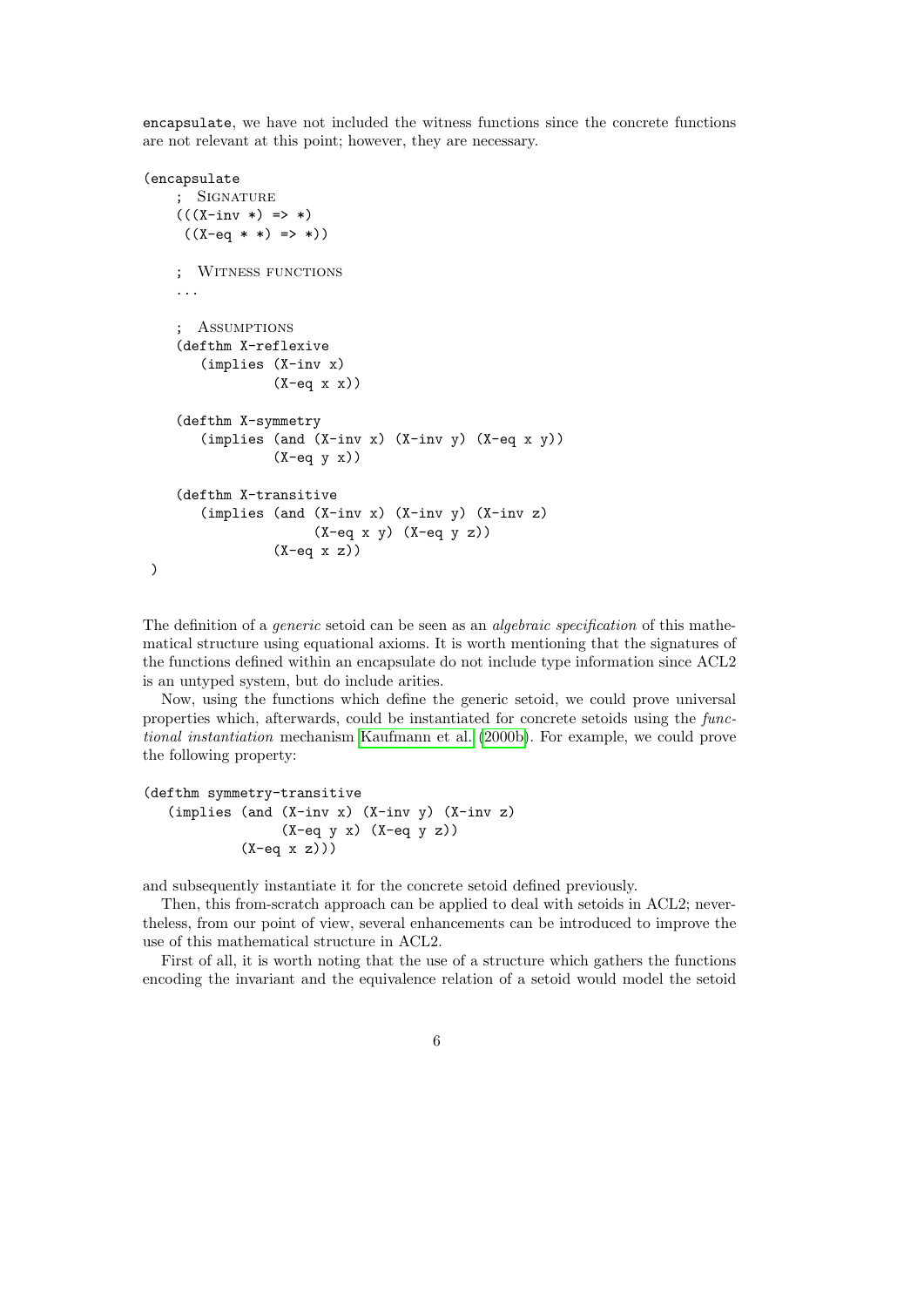more accurately than having the functions separately. This can be carried out in ACL2 by means of a record, implemented with the defstructure macro [Brock](#page-21-1) [\(1997\)](#page-21-1), with two fields (inv and eq) which store respectively the names of the invariant function and the intended equivalence relation (in addition, those functions must have been introduced previously). The following defstructure construction is used to define the setoid structure.

#### (defstructure setoid inv eq)

It is worth remarking that as ACL2 is an untyped system, then there is no need to attach types to the field names of the structures. Now, using this representation, the setoid whose underlying set is the set of integer numbers having the same absolute value can be encoded as an instance of the setoid record, where the values of the inv and eq slots are respectively the names integerp and eq-abs. Moreover this instance can be assigned to an ACL2 constant, called  $*Zabs*<sup>1</sup>$  $*Zabs*<sup>1</sup>$  $*Zabs*<sup>1</sup>$ , for latter use in our development.

# (defconst \*Zabs\* (make-setoid :inv 'integerp :eq 'eq-abs))

Let us note that, since  $\Lambda CL2$  is not a higher-order system, the *only* way of treating functions as data is to refer them by name.

In order to facilitate the statement of the event which ensures the definitional setoid axioms for setoid instances, the setoid-algebraic-structure function has been defined. This function takes as argument a setoid instance and produces a "textual" (quoted in Lisp terminology) conjunction of formulas with the definitional axioms of setoids for the functions of the setoid (that is, the eq component of the setoid instance is Boolean, reflexive, symmetric and transitive on the set characterized by the inv component of the setoid instance). This function is internally invoked by a macro called check-setoid-p which can be used to certify that a concrete setoid instance is really a setoid. For example, if \*S\* is a constant storing a setoid instance, in the invocation:

#### (check-setoid-p \*S\*)

the macro expands into a call of defthm whose name is \*S\*-is-a-setoid. The term generated for the defthm is provided by the setoid-algebraic-structure function, and, as we have said, such term states that the functions of the setoid instance  $*S*$  satisfy the setoid definitional axioms. In this way, we have automated the creation of the event associated with the definitional properties of setoids. The setoid-algebraic-structure function together with the check-setoid-p can be seen as a characteristic function for the type of setoids.

The last enhancement is related to the definition of generic setoids without providing, at least explicitly, an encapsulate. This has been achieved by means of a macro called defgeneric-setoid which makes the creation of generic setoids easier. This macro takes as argument a symbol, for instance X, and expands into an encapsulate which produces the constant \*X\*, that stores a generic setoid, and the theorem \*X\*-is-a-setoid, which ensures that \*X\* satisfies the setoid axioms.

<span id="page-6-0"></span> $^1\,$  A constant in ACL2 is a symbol beginning and ending with the character  $\ast$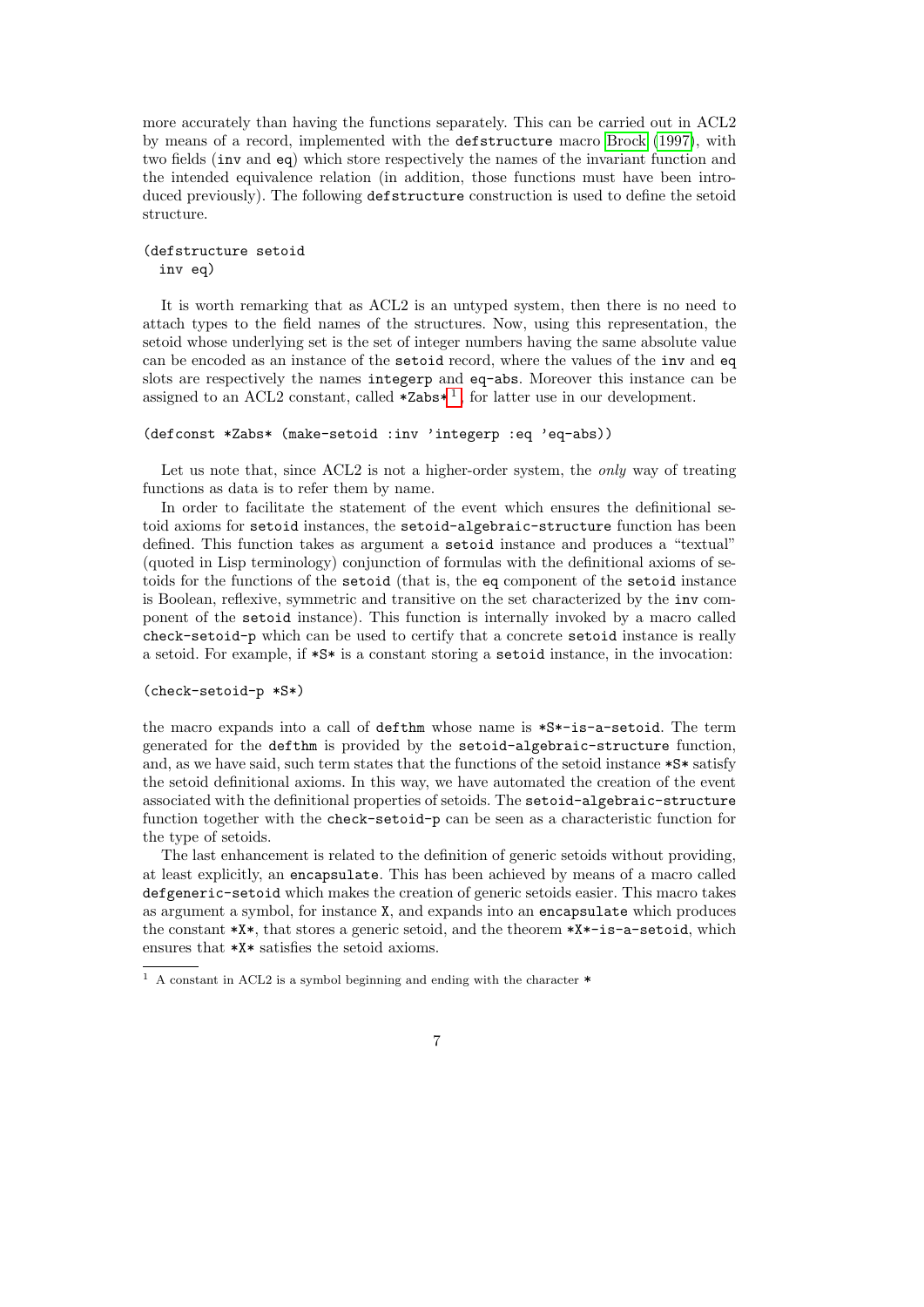#### 3.2. A hierarchy of algebraic structures

Following the same ideas presented for setoids, we have defined a number of algebraic structures in ACL2. In the left side of Figure 1, we have depicted the mathematical structures of our hierarchy with the relations among them. A detailed description of each one of these structures can be seen, for instance, in [Denecke and Wismath](#page-22-7) [\(2002\)](#page-22-7).

The implementation of the inheritance relationship between structures is translated into a definition of the source mathematical structure in terms of the target one; this fact will allow us to reuse several code fragments.

We say that a  $B$  structure is defined in terms of an  $A$  structure if  $B$  is-an  $A$  structure together with (in some cases) additional operations,  $op_1, \ldots, op_n$ , and satisfying further properties,  $P_1, \ldots, P_m$ . Then, the ACL2 representation of a B structure which is an A structure together with operations  $op_1, \ldots, op_n$  is:

(defstructure B A op1 ... opn)

where the value of the A field will be an A instance, and the values of  $\text{op1}, \ldots$  opn slots will be function symbols. For instance, a magma is a setoid with a binary operation; so, a magma is represented as:

```
(defstructure magma
 setoid binary-op)
```
This idea is extrapolated to represent all the structures of our hierarchy. Just a remark, the representation of R-modules follows the same strategy but with a small nuance, the use relationship between  $R$ -modules and rings is handled by means of a field in the definition of R-module whose value will be a Ring instance.

### (defstructure R-module Abelian-group Ring external\_operation)

It is worth noting that the definition of instances of our mathematical structures can be a cumbersome task since we have a hierarchy of nested structures. Then, for instance, in order to construct an Abelian-group it is necessary to use the definition of a group, which in turn needs the definition of a monoid and so on. To overcome this pitfall, we have defined a set of functions, called create- $\texttt{-structure}$ , which take as arguments the names of the functions which are the components of the structure, and build an instance of the structure with them. We will see an example of the usage of this functions at the end of this section.

Now, we have to deal with the statement of the event which ensures the definitional axioms for an instance of a structure. Let us retake the general case of a B structure which is an A structure together with operations  $op_1, \ldots, op_n$  and satisfying properties  $P_1, \ldots, P_m$ . First, we define the functions A-algebraic-structure, P1, ..., Pm, and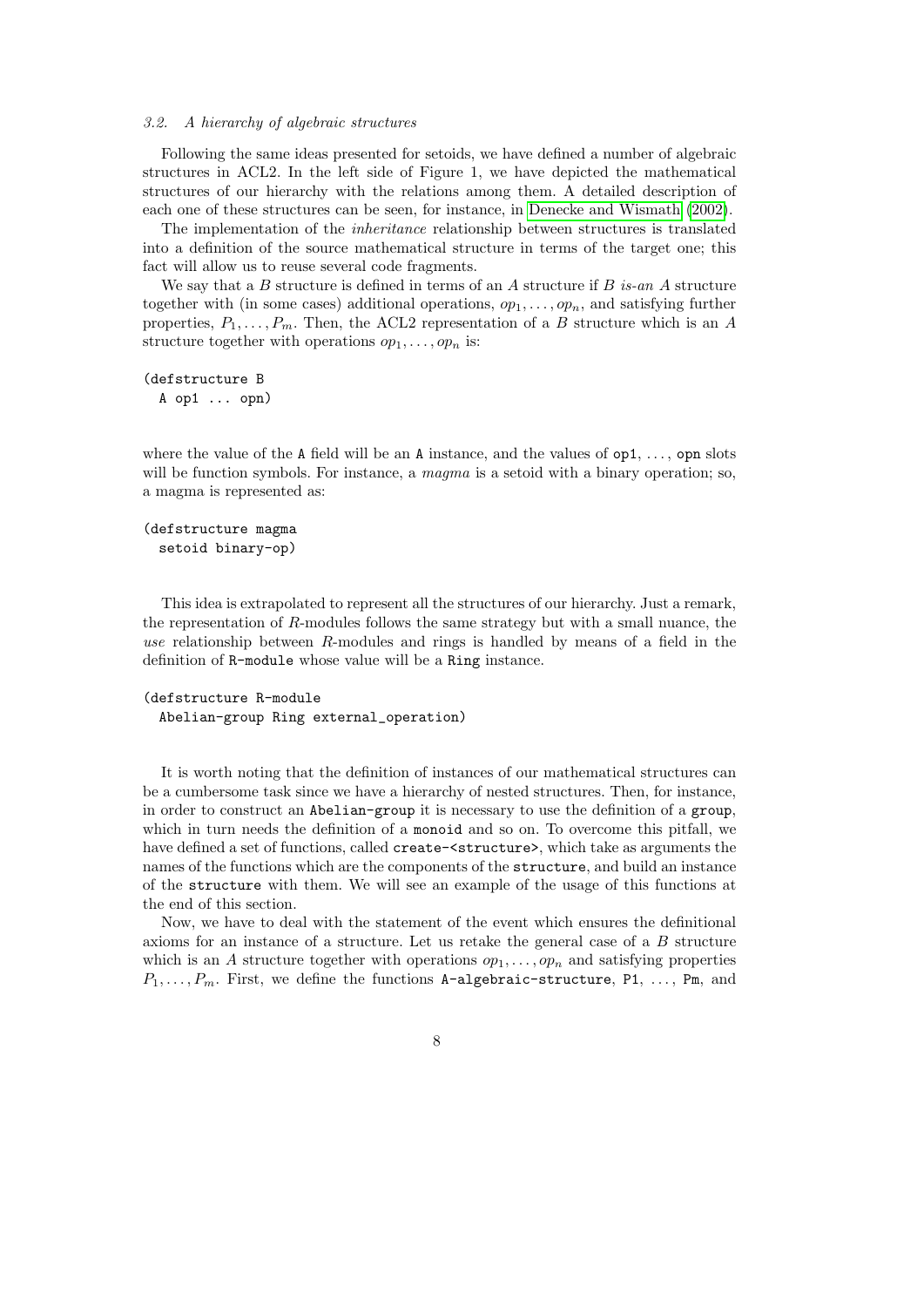B-algebraic-structure. The function A-algebraic-structure generates a term with the definitional axioms for an A structure. The functions P1, . . . , Pm produce, respectively, the statement of properties  $P_1, \ldots, P_m$ . Finally, the function B-algebraic-structure generates a term with the definitional axioms for a B structure invoking the functions A-algebraic-structure and P1, ..., Pm.

Therefore, the B-algebraic-structure function takes a B instance as argument and produces a list with the B definitional axioms for that instance. In addition, this function is invoked by a macro called check-B-p which has an analogous behavior to the one presented for check-setoid-p but for B structures.

As an example, we can consider the magma structure, which is a setoid with a binary operation that is *closed* on the set characterized by the invariant function of the setoid and compatible with the equivalence relation of the underlying setoid. It is worth remarking that these closure and compatibility requirements, which are usually implicit in algebra, are needed here explicitly because of the untyped nature of ACL2 logic. In this case, the magma-algebraic-structure function invokes the functions setoid-algebraic-structure (that produces the definitional axioms for the underlying setoid of the magma instance), closed-op (which generates the closure property for the binary operation) and compatible-op (which produces the compatibility requirement).

The check-magma-p macro, which given a constant \*M\*, that stores a magma instance, as an argument, expands into a call of defthm whose name is \*M\*-is-a-magma. The term of this event states the magma definitional axioms for the components of \*M\*. Analogously, this method can be applied to the rest of the structures of our hierarchy.

The last set of tools that we have defined for the mathematical structures of Figure 1 allows us to work with generic instances of them. Namely, we have defined a number of macros called defgeneric-<structure> (where <structure> is the name of the structure). These macros take as argument a symbol, X, and produce a constant, \*X\*, which stores a generic instance of the structure  $\leq$  structure  $\geq$  and a theorem, \*X\*-is-a-<structure>, which states the definitional axioms of <structure> for the generic instance.

It is worth noting that the names of the components of the <structure> instance stored in the constant produced by defgeneric-<structure> always follow the same convention: <symbol>-<slot> where <symbol> is the symbol given in the call to the macro defgeneric- $\text{1}$ -structure> and  $\text{1}$  slot> is the name of each one of the slots of <structure> (these components are introduced by means of the encapsulate principle).

Using these tools we can prove universal properties about the structures of our hierarchy. For instance, the result which says that given  $\mathcal{M} = (M, \sim_M, \circ_M)$  a magma and N a subset of M closed with respect to  $\circ_M$ ; then  $\mathcal{N} = (N, \sim_M, \circ_M)$  is a magma, will be proved as follows. First, we define a generic magma using the defgeneric-magma macro taking the symbol M as argument. Afterwards, a generic subset of M closed with respect to  $\circ_M$  is defined using the encapsulate principle, where N-inv is the invariant of that generic subset.

Now, we can construct a magma instance where N-inv is the invariant function, M-eq is the equivalence relation and M-binary-op is the binary operation; and store it in the constant \*N\*.

(defconst \*N\* (create-magma 'N-inv 'M-eq 'M-binary-op))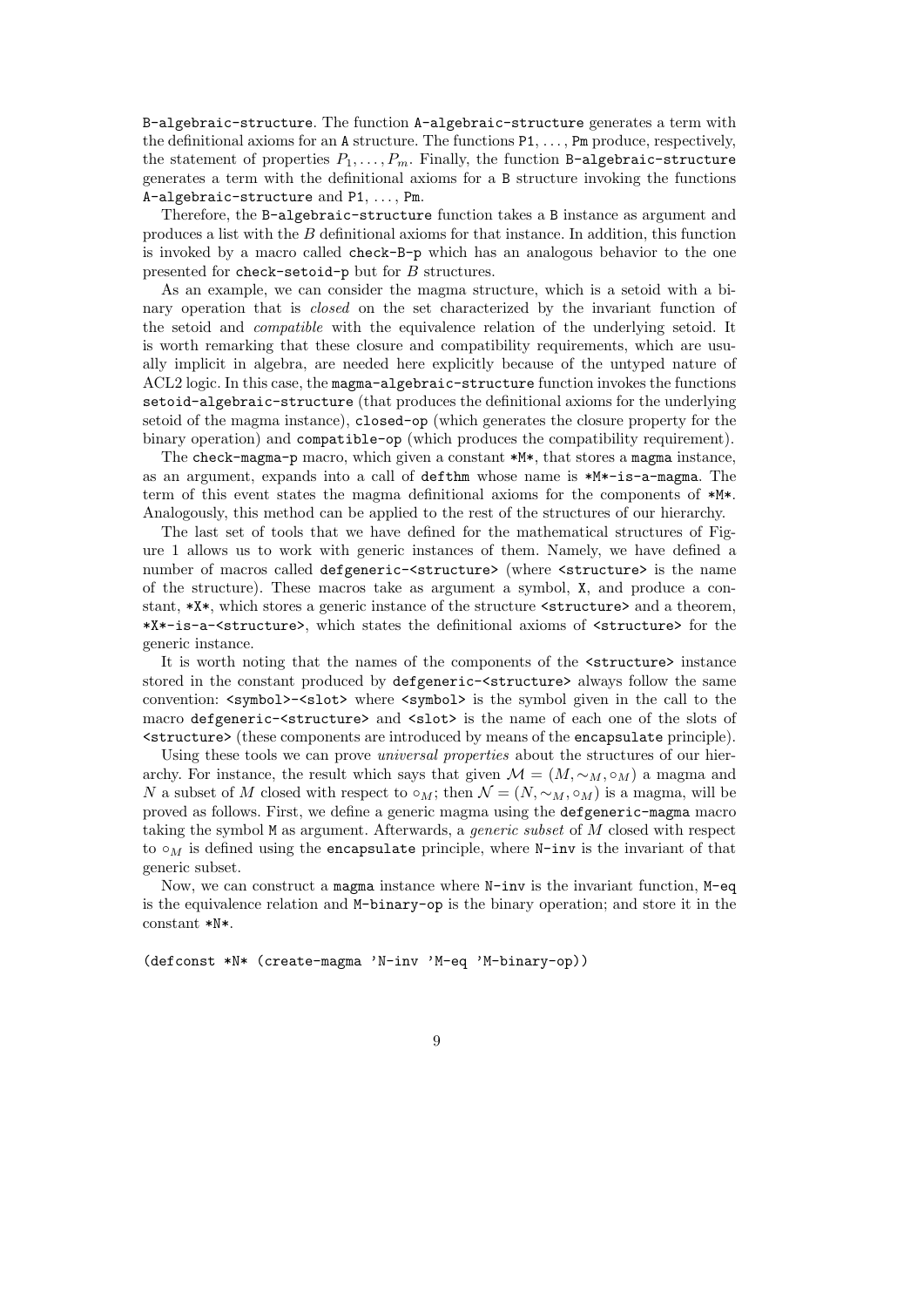We could also define  $*N*$  using:

```
(defconst *N* (make-magma :setoid (make-setoid :inv 'N-inv :eq 'M-eq)
                          :binary-op 'M-binary-op))
```
but the use of the function create-magma is simpler.

Finally, we can certify that \*N\* is really a magma using check-magma-p.

(check-magma-p \*N\*)

It is worth noting that ACL2 is able to find the proof of this event without any external help and from now on, we could instantiate this result for concrete magmas. This property about magmas is a particular case of a well known result of Universal Algebra called Subalgebra criterion [Denecke and Wismath](#page-22-7) [\(2002\)](#page-22-7). This criterion says that given  $\mathcal{X} =$  $(X, op_1, \ldots, op_n)$  a mathematical structure where X is the underlying set of X, and Y is a subset of X closed with respect to  $op_1, \ldots, op_n$ ; then  $\mathcal{Y} = (Y, op_1, \ldots, op_n)$  is of the same type that  $X$ . This result has been proved for all the structures of our hierarchy following the same schema presented for the magma case.

#### 3.3. Morphisms between algebraic structures

Until now, we have presented how to model algebraic structures in ACL2; now we are going to tackle the task of representing morphisms over those mathematical structures as the ones presented in the right side of Figure 1.

In order to deal with morphisms, we follow the same strategy presented for mathematical structures. First, we define a record to represent the morphism. It is worth remarking that a morphism consists of: the source structure,  $S$ , the target structure,  $T$ , and a map  $f: S \to T$  (where S and T are objects of the same type). Therefore, all the morphisms of our hierarchy, unlike what happened in the case of algebraic structures, can be encoded with the pattern:

```
(defstructure <structure>-morphism
 source target map)
```
where  $\leq$  structure $\geq$  is the name of one of the mathematical structures of our hierarchy, the value of both source and target slots will be  $\leq$  structure> instances, and the value of map will be a function symbol. So, for instance, the identity setoid morphism on \*Zabs\* is defined as:

```
(defconst *id-Zabs*
  (make-setoid-morphism :source *Zabs* :target *Zabs* :map 'id))
```
where  $id$  is the identity function.

Following the same schema as in the case of structures, we have defined a function, called <structure>-morphism, in charge of creating the event which ensures the axioms of a morphism between <structure>s. Furthermore, we have also introduce a macro called check-<structure>-morphism-p, which internally invokes the function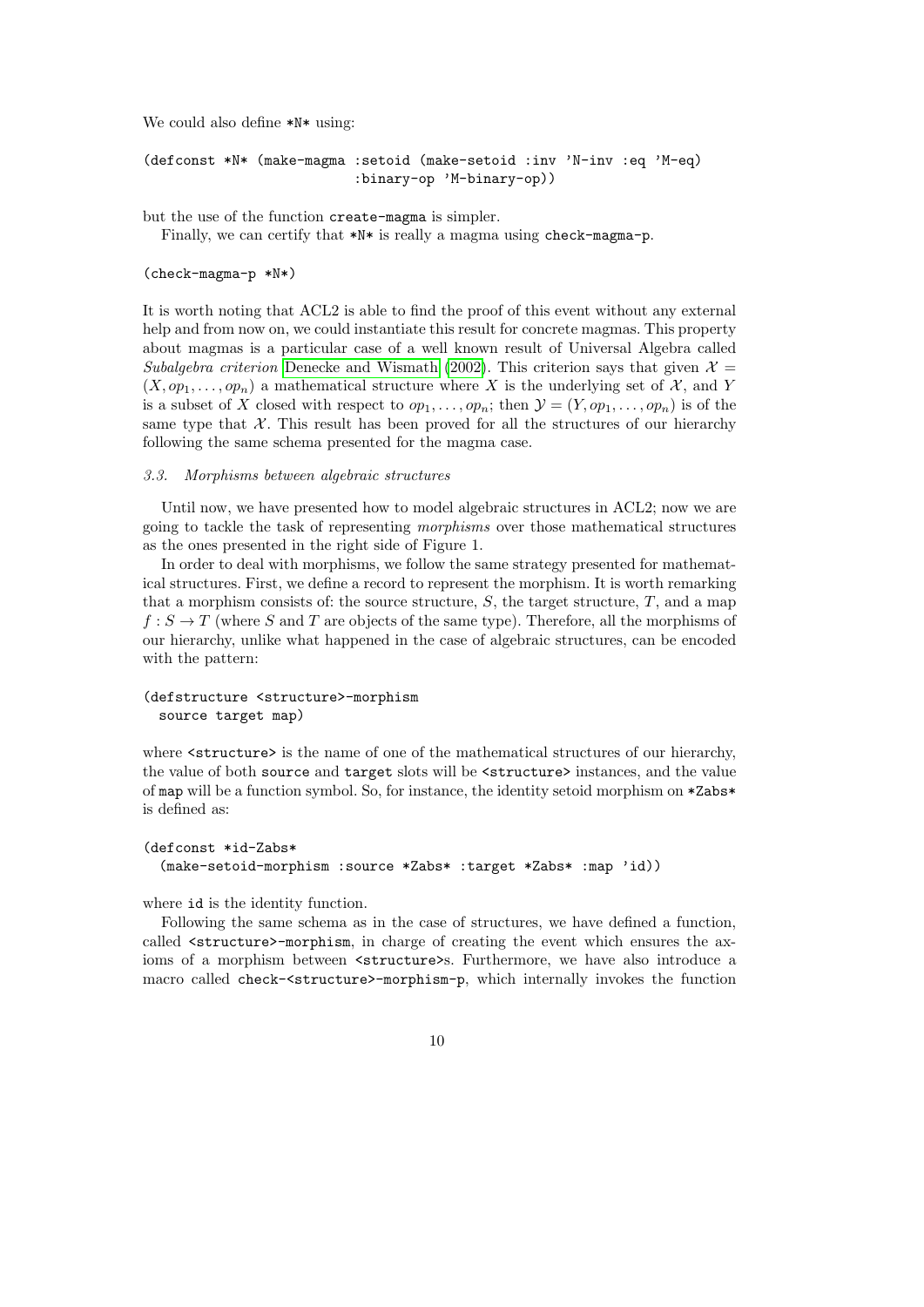<structure>-algebraic-structure, whose behavior is analogous to the one presented for the macro check-<structure>-p explained in the previous subsection.

We also have a macro, called defgeneric-<structure>-morphism, to define generic morphism instances between <structure>s.

To summarize this section, we have defined several tools which facilitate the use of mathematical structures and morphisms in ACL2. First of all, the representation of both structures and morphisms is improved with respect to a scratch approach thanks to the records which allow us to define the hierarchy of Figure 1 accurately. In addition, the verification that an object fulfills the definitional axioms of a structure or morphism has been enhanced. The reason is twofold: the generation of the necessary events is automated with a set of macros (which can be seen as the characteristic functions for each type of structure), and even if ACL2 is not able to find the proof of the event generated by these macros in the first attempt, the user only has to focus on the trickiest properties since the trivial ones are automatically proved. Finally, the definition of generic instances of structures and morphisms is reduced to a macro call, making the use of generic theories (developments related to functions which are only partially specified using the encapsulate mechanism) about those structures and morphisms easier.

#### 4. Application: Homological Algebra

In this section we present an example of the application of our tools to the context of Homological Algebra, an introduction to this mathematical subject can be seen in [Weibel](#page-24-2) [\(1994\)](#page-24-2). In particular, we are going to work with homology groups, an important concept in the Homological Algebra setting.

**Definition 1.** Let  $f: G_1 \to G_2$  and  $g: G_2 \to G_3$  be Abelian group morphisms such that  $\forall x \in G_1, gf(x) \sim_{G_3} 0_{G_3}$  (where  $0_{G_3}$  is the neutral element of  $G_3$ ), then the *homology group* of  $(f, g)$ , denoted by  $H_{(f,g)}$ , is the Abelian group  $H_{(f,g)} = \text{ker}(g)/\text{im}(f)$ .

The condition  $\forall x \in G_1, gf(x) \sim_{G_3} 0_{G_3}$ , known as *nilpotency condition*, makes the above definition meaningful, since  $im(f) \subseteq \text{ker}(g)$ . It is worth noting that this definition involves several constructions of Universal Algebra such as subalgebras, morphisms or quotients; for an introduction to Universal Algebra see [Denecke and Wismath](#page-22-7) [\(2002\)](#page-22-7).

Given  $f: G_1 \to G_2$  and  $g: G_2 \to G_3$  Abelian group morphisms such that  $\forall x \in G_1$  $G_1, gf(x) \sim_{G_3} 0_{G_3}$ ; let us present how we can use our framework to define  $H_{(f,g)}$  and prove that it is an Abelian group.

First of all, we define three generic Abelian groups ( $*G1*, *G2*$  and  $*G3*)$  using the defgeneric-Abelian-group macro.

(defgeneric-Abelian-group G1) (defgeneric-Abelian-group G2) (defgeneric-Abelian-group G3)

The components of these generic Abelian groups are:  $G\leq i$  invariant function of the underlying setoid of the group, G<i>-eq, the equivalence relation of the group, G<i>-binary-op, the binary operation, G<i>-id-elem, the identity element, and G*-inverse, the inverse function, with*  $*i*$ *-1, 2, 3.*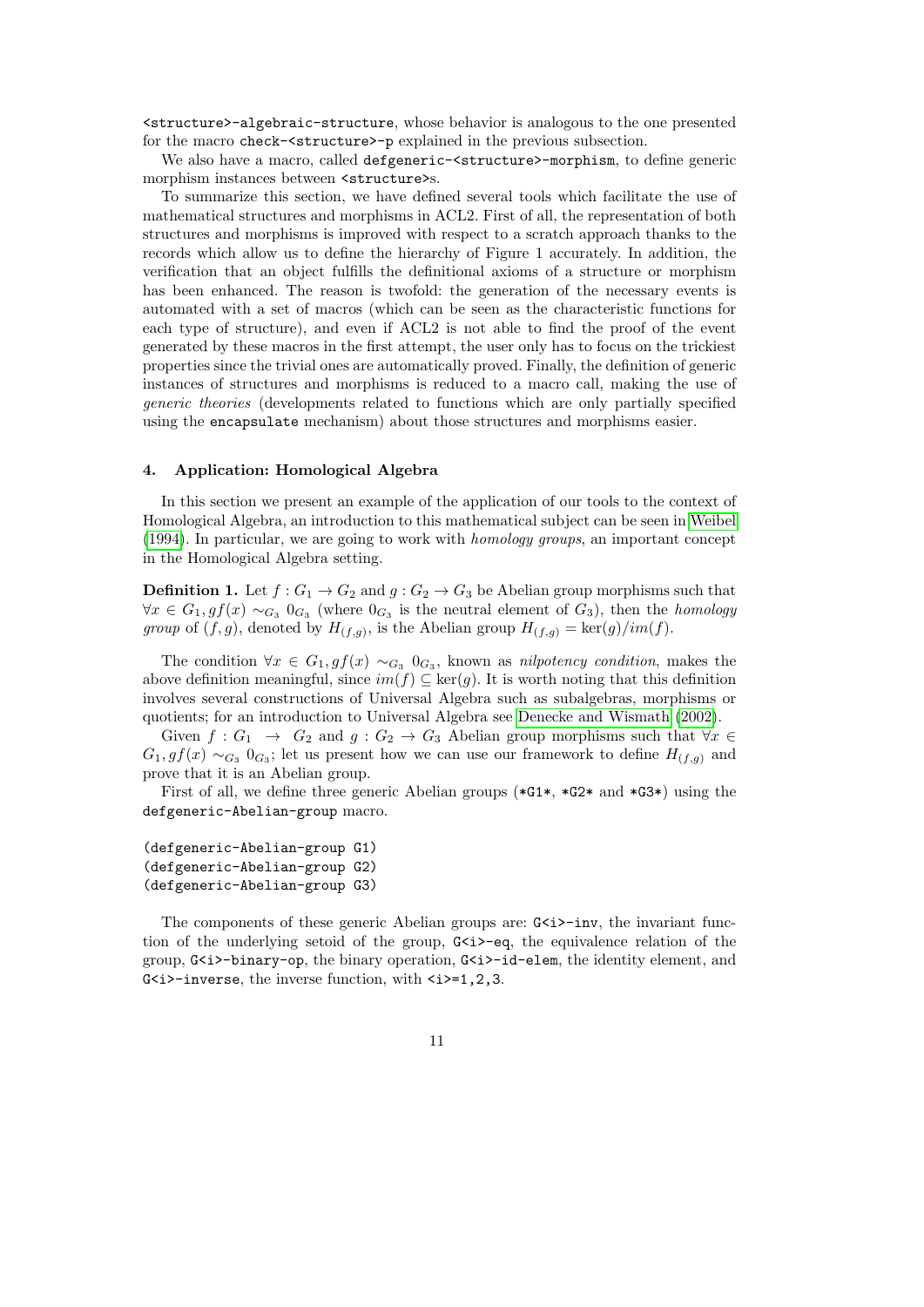```
Now, using the encapsulate principle we define two generic Abelian group mor-
phisms f: G_1 \to G_2 and g: G_2 \to G_3 such that the nilpotency condition is satis-
fied, in this case the Abelian group morphism definitional axioms are stated with the
check-Abelian-group-morphism-p macro.
```

```
(encapsulate
   ; Signatures
   (((f *) \Rightarrow *)((g *) \Rightarrow *); Generic Abelian Group Morphisms Definition
   (defconst *f*
     (make-Abelian-group-morphism :source *G1* :target *G2* :map 'f))
   (defconst *g*
     (make-Abelian-group-morphism :source *G2* :target *G3* :map 'g))
   ; Abelian Group Morphism Axioms
   (check-Abelian-group-morphism-p *f*)
   (check-Abelian-group-morphism-p *g*)
   ; Nilpotency condition
   (defthm nilpotency-condition
      (implies (G1-inv x)
               (G3-eq (g (f x)) (G3-id-elem))))
)
```
The above encapsulate must be read as follows. First of all, we provide the signatures of the functions f and g, the notation  $(f * )$  =>  $*$  means that the function f has an argument, which belongs to the universe of ACL2 terms, as input and returns another term as output. Subsequently, we define the constants \*f\* and \*g\* which store the two generic Abelian group morphisms. Afterwards, using the check-Abelian-group-morphism-p macro we impose the axioms of Abelian group morphisms to  $*f*$  and  $*g*$ . Finally, we additionally impose the nilpotency condition. It is worth noting that the macro defgeneric-Abelian-group-morphism cannot be used here since we do not only want to build generic Abelian group morphisms but also impose the nilpotency condition.

Now, let us note that the set  $ker(g) = \{x \in G_2 : g(x) \sim_{G_3} 0_{G_3}\}\$  (encoded in ACL2 by means of a function called ker-g-inv) is both a subset of the underlying set of  $G_2$ and closed with respect to the group operations of  $G_2$ ; in addition, we have proved the Subalgebra criterion for Abelian groups (in a similar way to the one presented for the magma case at the end of Subsection 3.2). Therefore, we can instantiate this criterion for our concrete case and define the Abelian group  $ker(g)$ .

```
(defconst *ker-g*
   (create-Abelian-group 'ker-g-inv 'G2-eq 'G2-binary-op 'G2-id-elem
                         'G2-inverse))
```

```
12
```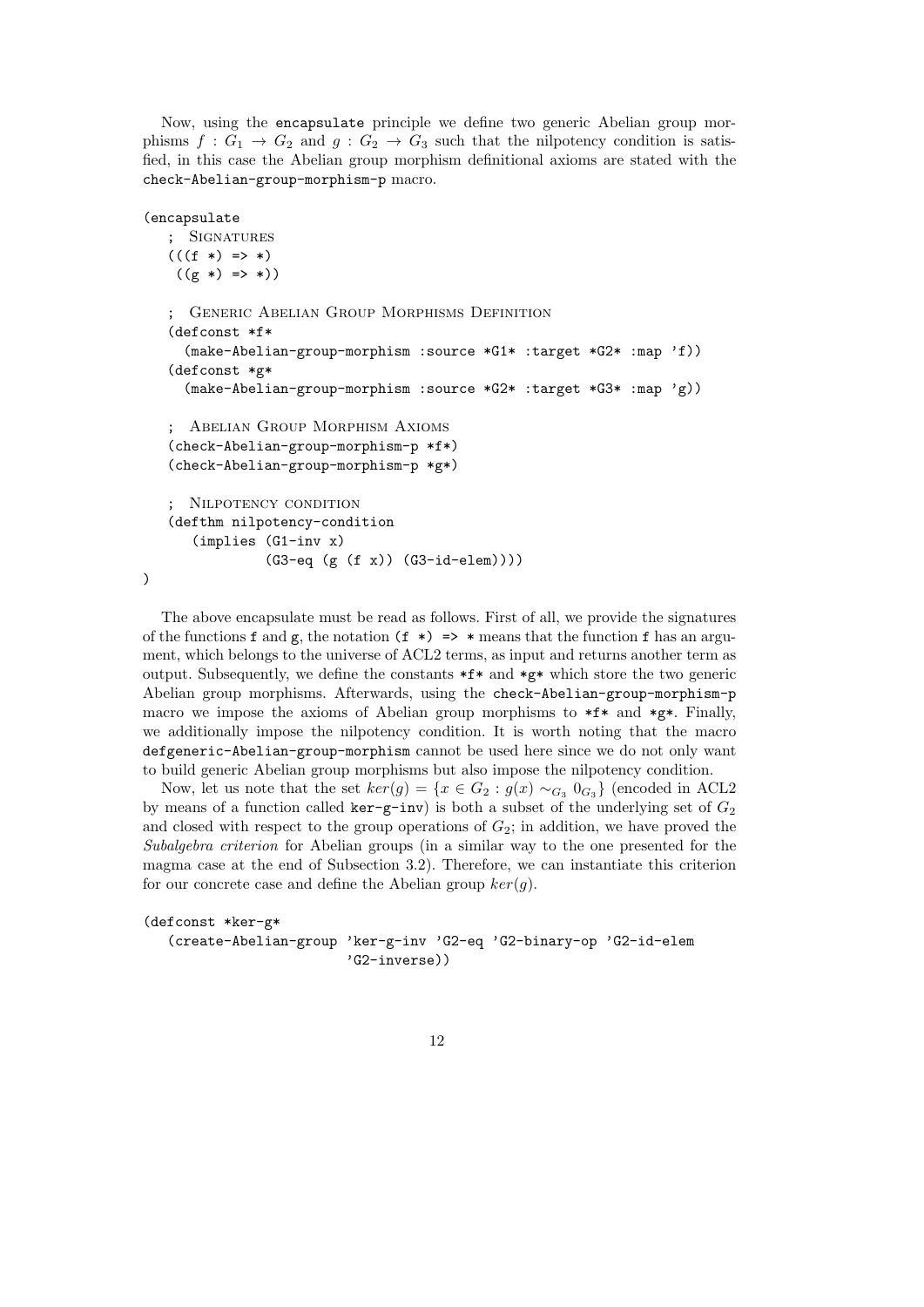Now, we define  $im(f) = \{x \in G_2 : \exists y \in G_1, f(y) \sim_{G_2} x\}$  as a subgroup of  $G_2$  using the same idea presented for  $ker(g)$ . The existential quantifier in the definition of the invariant function of  $im(f)$  is introduced using defun-sk, which is the way ACL2 provides support for first-order quantification.

```
(defun-sk im-f-inv (x)
  (exists (y)
          (and (G2-inv x) (G1-inv y) (G2-eq (f y) x)))
```
Then, using  $im-f-inv$  and the operations of  $*G2*$ , we construct an Abelian-group instance which encodes the Abelian group  $im(f)$ .

Afterwards, we can tackle the task of defining the homology group  $H_{(f,g)}$  as the quotient  $\ker(g)/im(f)$ . Quotienting a structure of our hierarchy is achieved by changing the equivalence relation of the underlying setoid of the structure with another equivalence relation compatible with the operations of the structure. This result has been proved for each one of the structures of our hierarchy following a similar process to the one presented to prove the Subalgebra criterion. In addition, we have proved that if  $im(f)$  is a subgroup of  $ker(q)$ , then  $im(f)$  induces an equivalence relation on  $ker(q)$  which is given in ACL2 by the following definition.

EQUIVALENCE RELATION:  $\forall x, y \in \text{ker}(g), x \sim_{\text{im}(f)} y \Leftrightarrow xy^{-1} \in \text{im}(f)$ 

(defun im-f-eq (x y)

(im-f-inv (G2-binary-op x (G2-inverse y))))

Therefore,  $H_{(f,g)}$  is defined using ker-g-inv as invariant, im-f-eq as equivalence relation, G2-binary-op as binary operation, G2-id-elem as the identity element, and G2-inverse as the inverse operation.

```
(defconst *homology-fg*
```

```
(create-Abelian-group 'ker-g-inv 'im-f-eq 'G2-binary-op 'G2-id-elem
                      'G2-inverse))
```
The last step consists in certifying that \*homology- $f$ g\* satisfies the definitional axioms of an Abelian group, to this aim the check-Abelian-group-p macro, taking as argument \*homology-fg\*, is invoked.

### (check-Abelian-group-p \*homology-fg\*)

ACL2 is not able to find the proof of the event generated by the call to this macro in the first attempt and some previous lemmas, suggested by the failed proof, are necessary. The way of facing those lemmas is the usual when trying to prove a result with ACL2: inspect the failed proof attempt and provide the necessary lemmas and hints, this is known in ACL2 as "the Method" [Kaufmann et al.](#page-23-3) [\(2000b\)](#page-23-3).

In this way, we have defined the homology group  $H_{(f,g)}$  and proved that it is an Abelian group.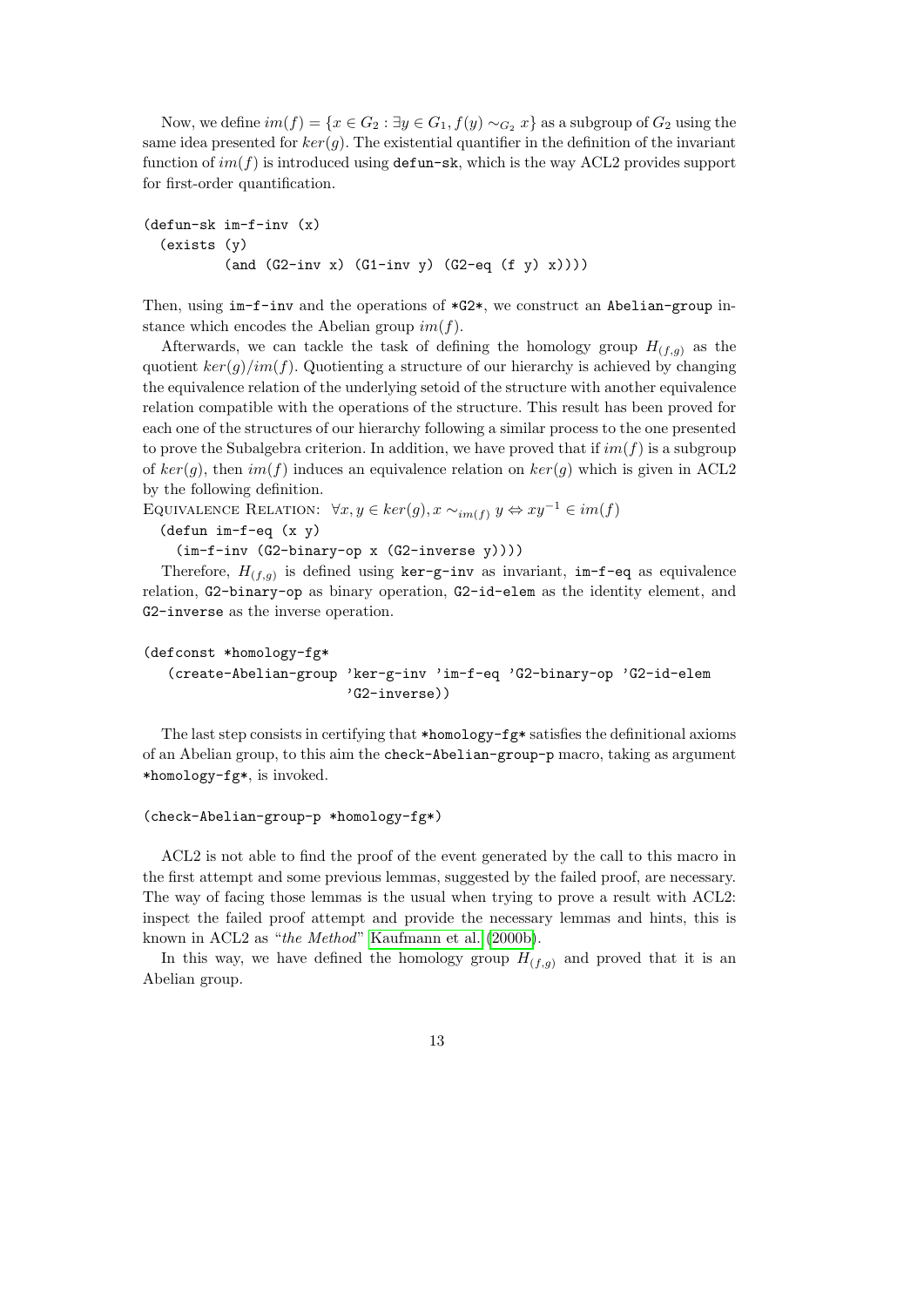#### 5. Dealing with complex mathematical structures

The framework that we have presented in the previous sections can be enriched with more complex mathematical structures than the ones introduced up to now. It is in those cases when the profit of using our tools is most remarkable with respect to an ad-hoc approach. Let us illustrate this fact with an example coming from Algebraic Topology [Maunder](#page-23-6) [\(1996\)](#page-23-6); to that end, it is necessary to introduce how we deal with indexed families of structures in our context.

### 5.1. Indexed families of structures

In Algebraic Topology, we do not usually work with just an object of a structure, but with a *family* of objects of that structure *indexed* on a set, called the *index set*. This can be seen, for instance, in the definition of two instrumental notions in Algebraic Topology.

**Definition 2.** A *chain complex,*  $C_*$ , is a family  $C_* = (C_n, dC_n)_{n \in \mathbb{Z}}$  where  $(C_n)_{n \in \mathbb{Z}}$ is a family of R-modules indexed on the integers and  $(dC_n)_{n\in\mathbb{Z}}$  (the *differential* map) is a family of R-module endomorphisms of degree  $-1$   $(dC_n : C_n \rightarrow C_{n-1})$  such that  $dC_{n-1}dC_n = 0$  (this property is known as *nilpotency* condition).

Let  $C_* = (C_n, dC_n)_{n \in \mathbb{Z}}$  and  $D_* = (D_n, dD_n)_{n \in \mathbb{Z}}$  be two chain complexes, a *chain* complex morphism from  $C_*$  to  $D_*$  is a family of R-module morphisms  $f = (f_n)_{n \in \mathbb{Z}}$  such that  $dD_nf_n = f_{n-1}dC_n$  for each  $n \in \mathbb{Z}$ .

The approach that we have followed to represent indexed families of structures in our framework is based on the one presented in Lambán et al. [\(2003\)](#page-23-7). Roughly speaking, the representation of a graded structure indexed on a set is achieved thanks to the introduction of an additional parameter, which ranges the elements of the index set, in each one of the operations of the structure.

Then, in order to deal with families of structures in our context, we have created a hierarchy of graded structures which is mirrored to the one presented in the left side of Figure 1. The basic object of this hierarchy is graded setoid which is defined using the defstructure construction with three fields: inv, eq and index-sets. When, we are working with a graded setoid, the value of inv and eq will be respectively a function symbol, whose arity is 2, representing the underlying graded set of the setoid and a function symbol, whose arity is 3, encoding the intended equivalence relation; and, the value of index-sets will be a list with a sole element which is a function name that represents the characteristic function of the index set of the graded setoid.

It is worth noting that we can deal with n-graded setoids (that is to say, a family of setoids indexed on  $n$  sets) using the same record structure. In the general case, the arities of inv and eq functions will be  $n + 1$  and  $n + 2$  respectively; and, the value of the index-sets slot will be a list whose elements are  $n$  function names encoding the  $n$ characteristic functions of the  $n$  sets. Let us note that if the value of index-sets is an empty list, we have an object "equivalent" to a setoid instance as we have presented it in Subsection 3.1.

The ideas presented in Subsection 3.2 to define structures in terms of others can also be applied in the case of graded structures; that is to say, if  $B$  is a graded structure defined in terms of an  $A$  graded structure,  $B$  is an  $A$  graded structure together with additional operations and satisfying further properties. Then, the index-sets slot will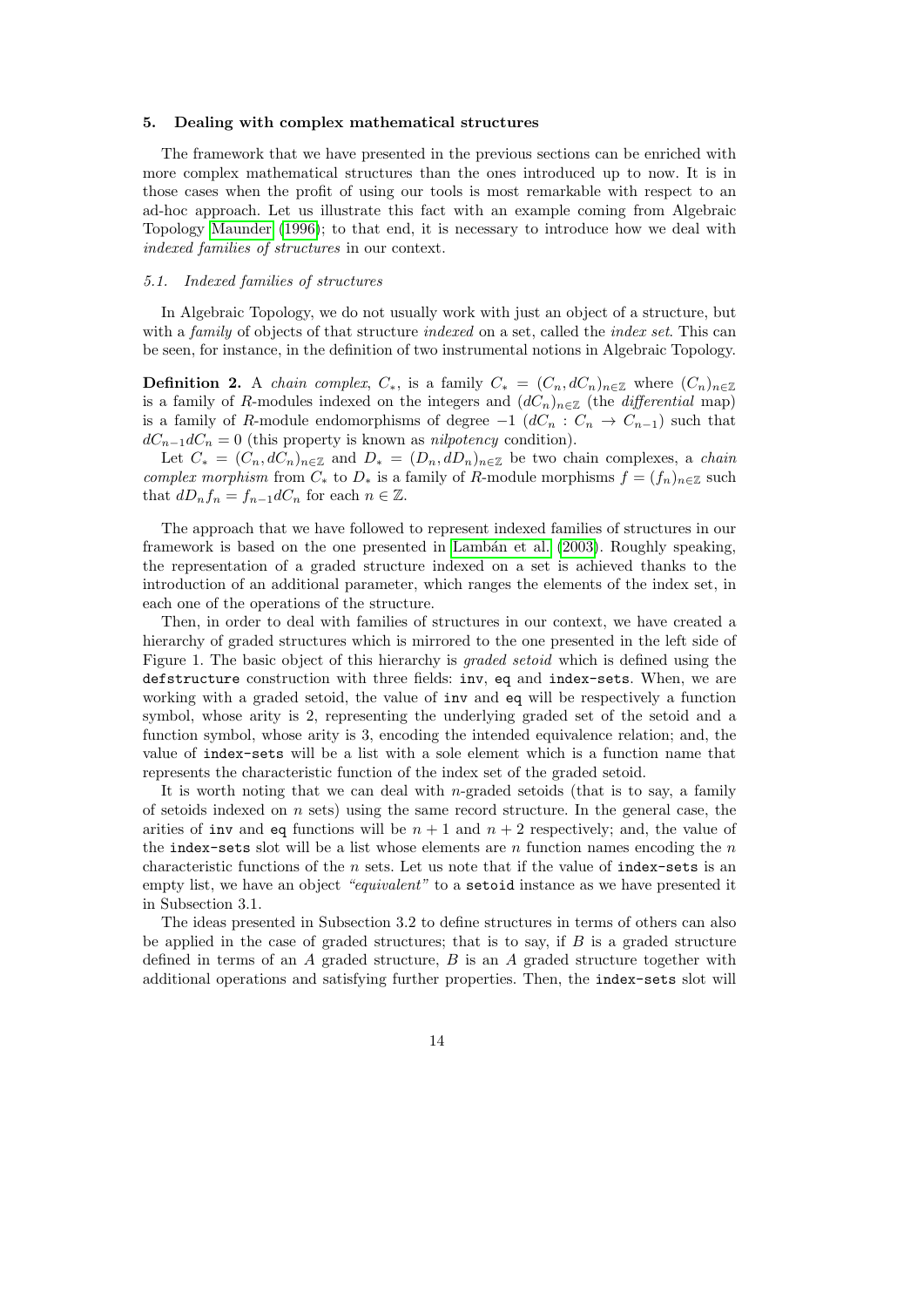be inherited from the graded-setoid structure to the rest of the graded structures of the hierarchy.

In addition to the tools in charge of representing graded structures, we have also defined the functions which generate the events that provide the definitional axioms of the graded structures. Namely, those functions have been defined in order to produce a term depending on the length of the list stored in index-sets. Therefore, there are available check-graded-<structure>-p macros which behave as check-<structure>-p macros but for graded structures.

Furthermore, we also have defgeneric-graded-<structure> macros in order to define generic indexed families of structures. The definition of these macros includes a keyword parameter called index-sets whose value will be a list of function names encoding the characteristic functions of the underlying index sets of the generic indexed family of structures.

Now, we can tackle the task of working with chain complexes in our environment. To this aim, the instrumental notion is the one of graded  $R$ -module; this graded structure is-a graded Abelian group that uses a ring as part of its definition; so both the graded hierarchy and the one depicted in Figure 1 are necessary to define graded R-modules. From this graded structure, we can represent chain complexes using the following defstructure construction.

## (defstructure chain-complex graded-R-module diff)

The value of graded-R-module will be a graded-R-module instance, let us call it  $C$ , indexed on the set of integer numbers, and diff will be a function symbol whose arity is 2 encoding the differential map, whose mathematical signature is  $\text{diff} \colon \mathbb{Z} \times \mathcal{C} \to \mathcal{C}$ ; that is, the differential map is uncurried (the subscript of the differential map is now one of the inputs). The macro check-chain-complex-p, which has been defined following the ideas presented in Section 3, is in charge of verifying that given a chain-complex instance, its graded-R-module component is really a graded  $R$ -module, and diff is a family of  $R$ module endomorphism of degree −1 satisfying the nilpotency condition. We have defined the macro defgeneric-chain-complex which produces generic chain complex instances.

Finally, we can focus on the second notion included in Definition 2, chain complex morphisms. The record structure to represent chain complex morphisms is

# (defstructure chain-complex-morphism source target map)

where the value of both source and target slots will be a chain-complex instance, and the value of map will be a function symbol whose arity is 2 (as in the case of the differential map in chain complexes, the map of the chain complex morphism is uncurried).

As in the rest of structures and morphisms presented in this paper, we have introduced a macro to certify that chain-complex-morphism instances are really chain complex morphisms, check-chain-complex-morphism-p, and another one to generate generic chain complex morphisms, defgeneric-chain-complex-morphism.

In the next subsection, we are going to present several examples of the usage of the tools related to chain complexes and chain complexes morphisms and the great profit of using them.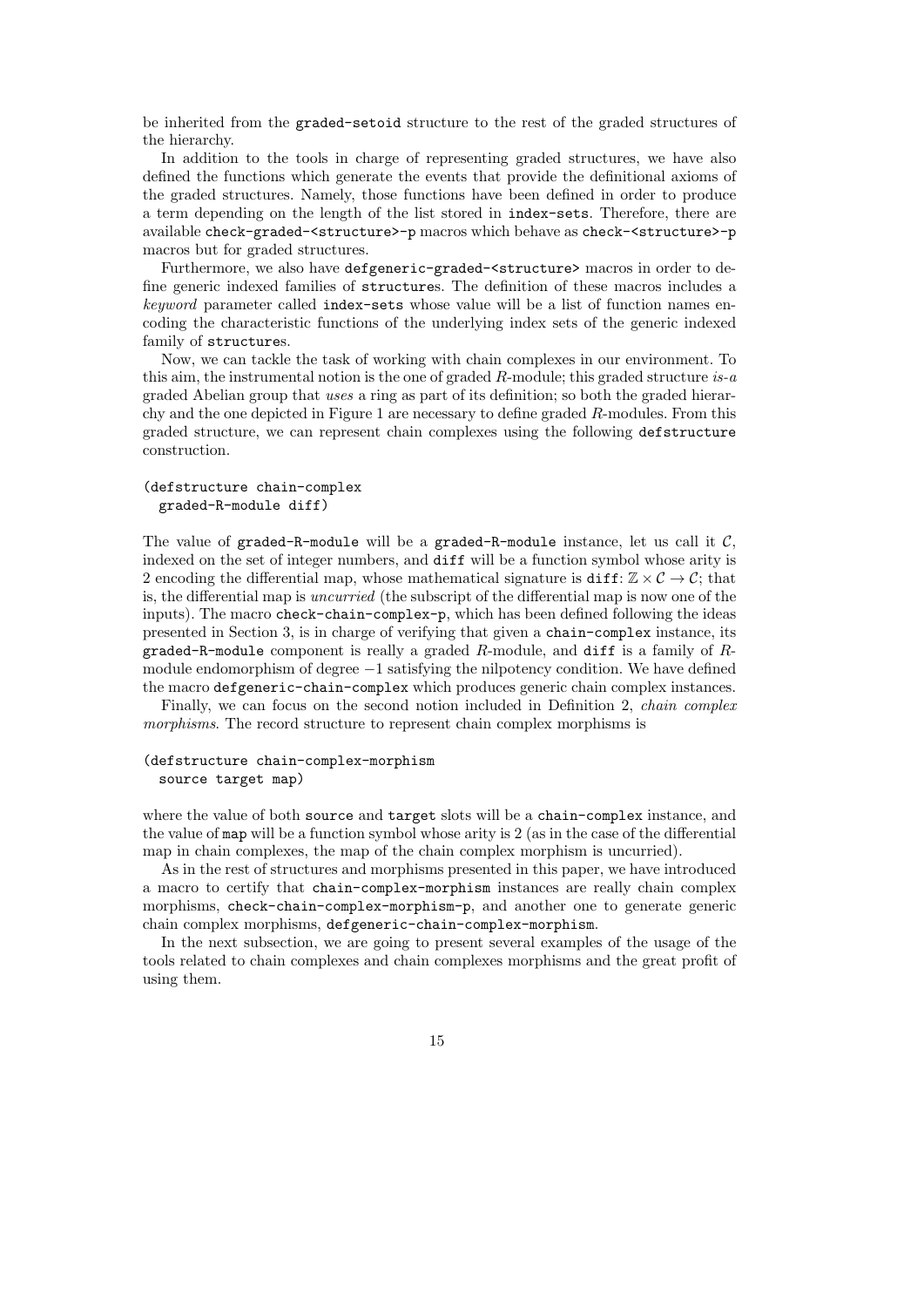#### 5.2. Benefits of our approach

Once that we have introduced how we model chain complexes and chain complex morphisms; let us present the advantages of using our tools in the context of Algebraic Topology by means of the Cone construction.

**Definition 3.** Let  $C_* = (C_n, dC_n)_{n \in \mathbb{Z}}$  and  $D_* = (D_n, dD_n)_{n \in \mathbb{Z}}$  be two chain complexes and  $\phi : D_* \to C_*$  be a chain complex morphism. Then the cone of  $\phi$ , denoted by  $Cone(\phi) = (A_n, dA_n)_{n \in \mathbb{Z}}$ , is defined as:  $A_n := C_{n+1} \oplus D_n$  (an element  $x \in A_n$  is a pair such that its first component belongs to  $C_{n+1}$  and the second one to  $D_n$ ); and

$$
dA_n : C_{n+1} \oplus D_n \to C_n \oplus D_{n-1}
$$
  

$$
(c_{n+1}, d_n) \mapsto (dC_{n+1}(c_{n+1}) + \phi(d_n), -dD_n(d_n)).
$$

A more detailed description of this construction can be seen in [Rubio and Sergeraert](#page-23-8) [\(2006\)](#page-23-8). The task that we are going to tackle consists in verifying that given a chain complex morphism  $\phi$ , then  $Cone(\phi)$  is a chain complex.

Using the tools that have been presented previously, we can define a generic chain complex morphism  $\phi$ .

#### (defgeneric-chain-complex-morphism PHI)

As the rest of this kind of macros, the above macro call produces the constant \*PHI\* which stores a generic chain complex morphism; and the theorem which ensures that the components of \*PHI\* satisfy the chain complex morphism axioms.

Afterwards, we introduce the chain complex operations (9 operations are necessary to define a chain complex) associated with the cone construction from the components of \*PHI\*. From them, we create a chain-complex instance which is assigned to a new constant, called \*Cone-PHI\*, for latter use.

Subsequently, we use the check-chain-complex-p macro with \*Cone-PHI\* as argument to prove an event which ensures the chain complex axioms for the functions of this chain-complex instance.

### (check-chain-complex-p \*Cone-PHI\*)

The system is not able to find the proof of the event generated by this macro in the first attempt. Namely, the event consists of the 49 chain complex definitional axioms, 40 of which are automatically proved by ACL2, and the rest, the trickiest ones, need some auxiliary lemmas suggested by the failed proof.

Finally, in order to make the instantiation of the cone construction for concrete chain complex morphisms easier, we have used the *generic instantiation tool* Martín-Mateos [et al.](#page-23-9)  $(2002)$  – a procedure which allows us to instantiate generic theories in a simple way.

In the above development we have taken advantage of the tools presented throughout this paper. However, the same formalization could be performed from scratch, but not without difficulty, as we will see as follows.

First of all, to define the generic chain complex morphism  $\phi$ , the encapsulate mechanism should be employed. The definition of this generic object involves 19 function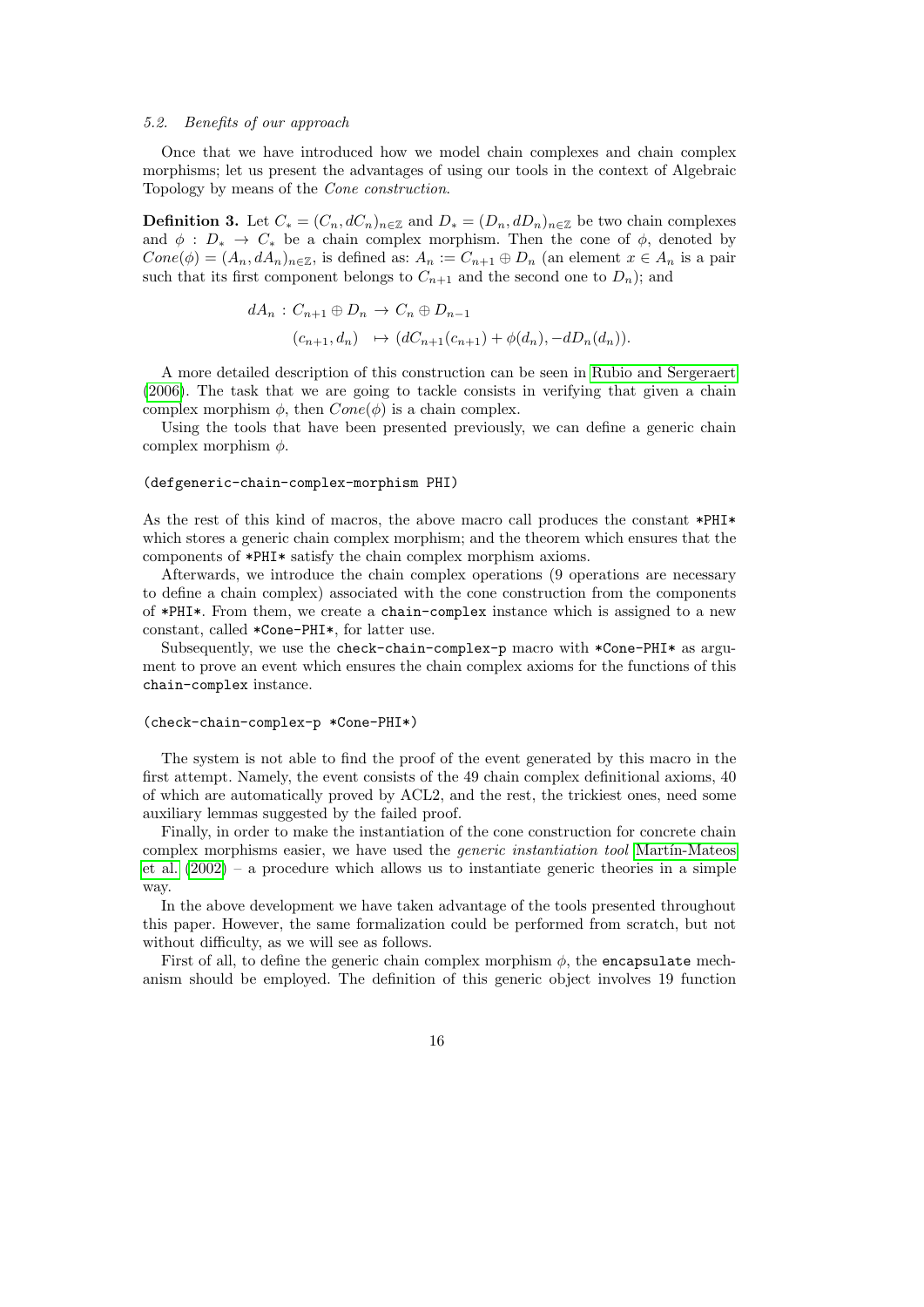|              | Definition of generic  | Definition of     | Proof of the correctness |
|--------------|------------------------|-------------------|--------------------------|
|              | chain complex morphism | cone construction | of the construction      |
| from scratch | 19 function symbols    | 9 definitions     | 49 theorems              |
|              | 19 witnesses           |                   | 34 auxiliary lemmas      |
|              | 84 axioms              |                   |                          |
| half-way     | 19 function symbols    | 9 definitions     | 1 macro call             |
|              | 19 witnesses           | 1 chain-complex   | 34 auxiliary lemmas      |
|              | 84 axioms              |                   |                          |
| hierarchical | 1 macro call           | 9 definitions     | 1 macro call             |
|              |                        | 1 chain-complex   | 34 auxiliary lemmas      |

Table 1. Comparison between the different approaches.

symbols, which define the operations of the chain complex morphism, the corresponding 19 witnesses and 84 axioms which ensures that the 19 function symbols fulfill the properties which characterize the chain complex morphism operations.

Afterwards, from the function symbols of the generic chain complex morphism, we introduce the operations which define the chain complex associated with the cone construction; as we said previously, this means 9 new definitions.

Finally, we could state the 49 events which claim that the 9 operations introduced in the previous step satisfy the axioms which characterize the chain complex operations. The non trivial events are the same as before; so in 9 of them, some auxiliary lemmas are necessary.

In this way, we can prove that given a chain complex morphism the cone construction produces a chain complex; however, in spite of being able to carry out this task, this way of working is, from our point of view, worse than the one presented using our tools. First of all, in the from scratch approach, there is a considerable amount of definitions and theorems, both in the definition of the generic chain complex morphism and in the certification of the correctness of the cone construction; so, it is likely that some of them can be forgotten causing unexpected problems. In addition, the functions which represent the operations of the structure are not gathered in any way, then, the structure is not explicitly given as is done when working with pencil and paper or using other theorem provers such as Coq or Isabelle.

Table 1 shows a comparison between the two approaches (the one which uses our tools will be called hierarchical) considering the cone construction. In addition, we also consider a half-way method presented in [Heras](#page-22-8) [\(2011\)](#page-22-8) where the macros in charge of certifying that an object satisfies the axioms which characterize an algebraic structure were defined, but not the functionality to generate generic instances of concrete structures.

As can be noticed, there are some figures which are the same in all the cases (the number of definitions of the cone construction and the auxiliary lemmas), this is due to the fact that the result that we are proving is always the same; so, ACL2 always needs help in the same places. However, the use of the tools presented in this paper means a great improvement with respect to the other approaches. First, the amount of definitions and theorems is considerably reduced; then, both the number of lines of our development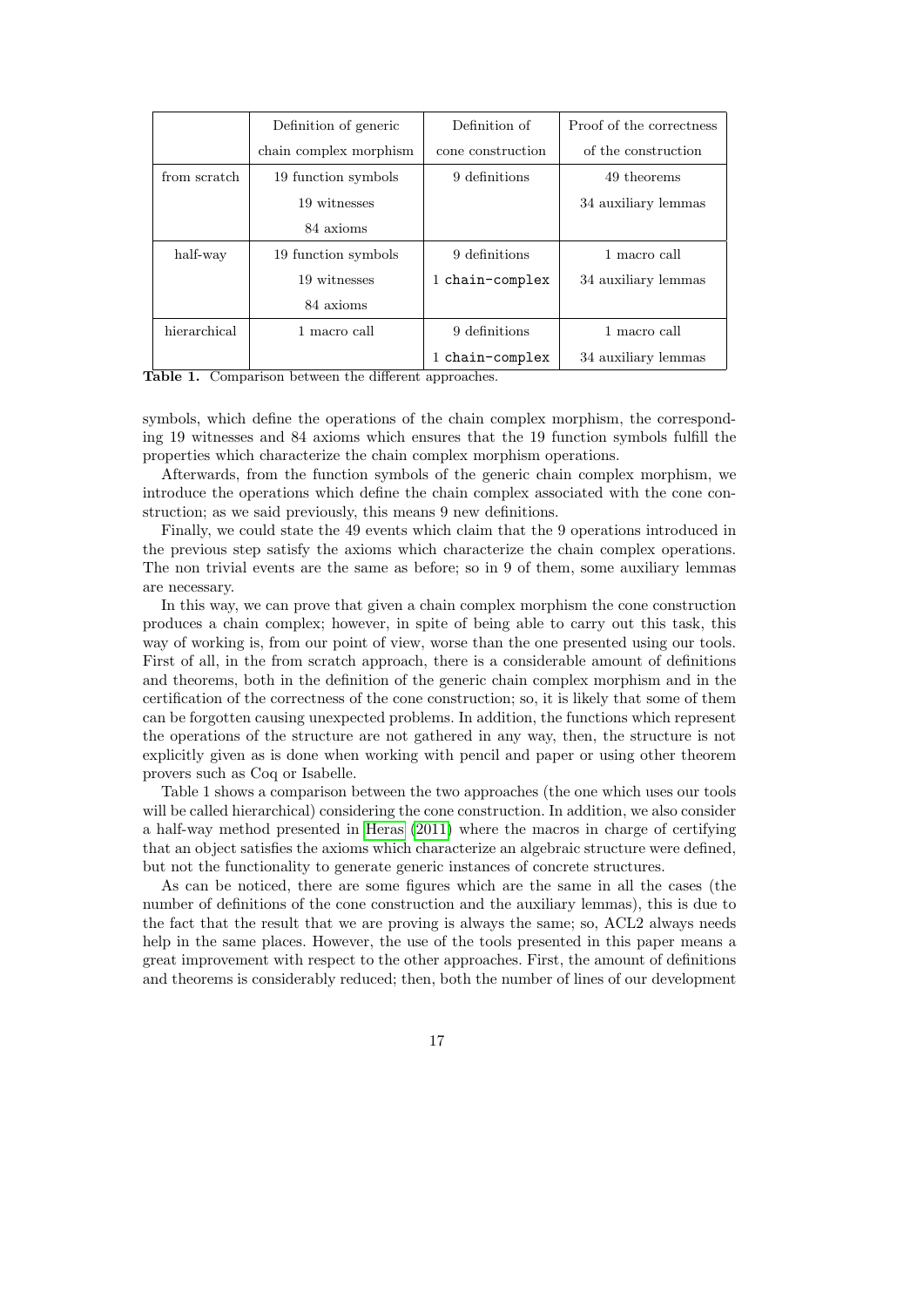and the chance of forgetting some results decrease. Related to the previous fact, it is also worth noting that the developments are more readable thanks to the use of macros, an important issue when we are documenting our work. Besides, the use of the hierarchical methodology presented in this paper makes the work of the user easier because he only has to focus on the difficult parts of the proofs.

As a final remark, we can say that the certification of the cone construction (and other similar ones where the same methodology has been applied [Heras](#page-22-8) [\(2011\)](#page-22-8)) is interesting not only from the point of view of the formalization of a theoretical result but also in the context of program verification. Kenzo [Dousson et al.](#page-22-9) [\(1998\)](#page-22-9) is a Common Lisp system devoted to Algebraic Topology which was developed by Francis Sergeraert. The Kenzo system has obtained some results not confirmed nor refuted by neither theoretical or computational means. Therefore, a wide project was launched several years ago to prove the correctness of Kenzo using different theorem proving tools, see [Aransay et al.](#page-21-3) [\(2008\)](#page-21-3); Domínguez and Rubio [\(2011\)](#page-23-10); Lambán et al. (2011). In the next section, we comment the previous efforts to formalize the Kenzo system, followed by why we think that the work presented in this paper is beneficial to that task.

### 6. Related work

In this section we are going to discuss previous work considering three different points of view: the formalization of algebraic structures, its use to verify the correctness of Computer Algebra systems, and the verification of the Kenzo system using different theorem provers.

#### 6.1. Algebraic Hierarchies and Theorem Provers

As we have commented in the introduction of this paper, the formalization of algebraic structures within formal proof systems has been broadly studied in the literature.

Coq is probably the most prolific system in this sense. Up to the best of our knowledge, 4 different approaches have been considered in this system to formalize algebraic structures. An algebraic hierarchy which tries to imitate the one of the Axiom Computer Algebra system [Jenks and Sutor](#page-22-11) [\(1992\)](#page-22-11) was implemented in [Pottier](#page-23-11) [\(2001\)](#page-23-11). The formalization of the Fundamental Theorem of Algebra, see [Geuvers et al.](#page-22-12) [\(2000\)](#page-22-12), employed the hierarchy presented in [Geuvers et al.](#page-22-0) [\(2002\)](#page-22-0). The SSReflect hierarchy, introduced in [Garillot et al.](#page-22-1) [\(2009\)](#page-22-1), has played a key role in the formalization of the Feit Thompson theorem [Mathematical components team](#page-23-0) [\(2012\)](#page-23-0). Moreover, a new hierarchy was developed in [Spitters and van der Weegen](#page-24-0) [\(2011\)](#page-24-0) having as a final goal the formalization of practical exact real arithmetic.

Two Ph.D. theses have been devoted, at least partially, to this topic. A hierarchy for the Nuprl system appeared in the thesis of Jackson, see [Jackson](#page-22-3) [\(1995\)](#page-22-3), and was the basis for proving some results about abstract algebra. Bailey implemented in his Ph.D. thesis [Bailey](#page-21-0) [\(1999\)](#page-21-0) an algebraic hierarchy in Lego which was used to formalize part of Galois theory.

There are also different approaches in the family of HOL theorem provers. A basic theory of groups was developed in HOL using the hierarchy presented in [Gunter](#page-22-13) [\(1989\)](#page-22-13). As can be seen in [Ballarin et al.](#page-21-4) [\(2012\)](#page-21-4), the Isabelle/HOL systems provides a library to formalize abstract algebra which has been successfully used to prove, for instance,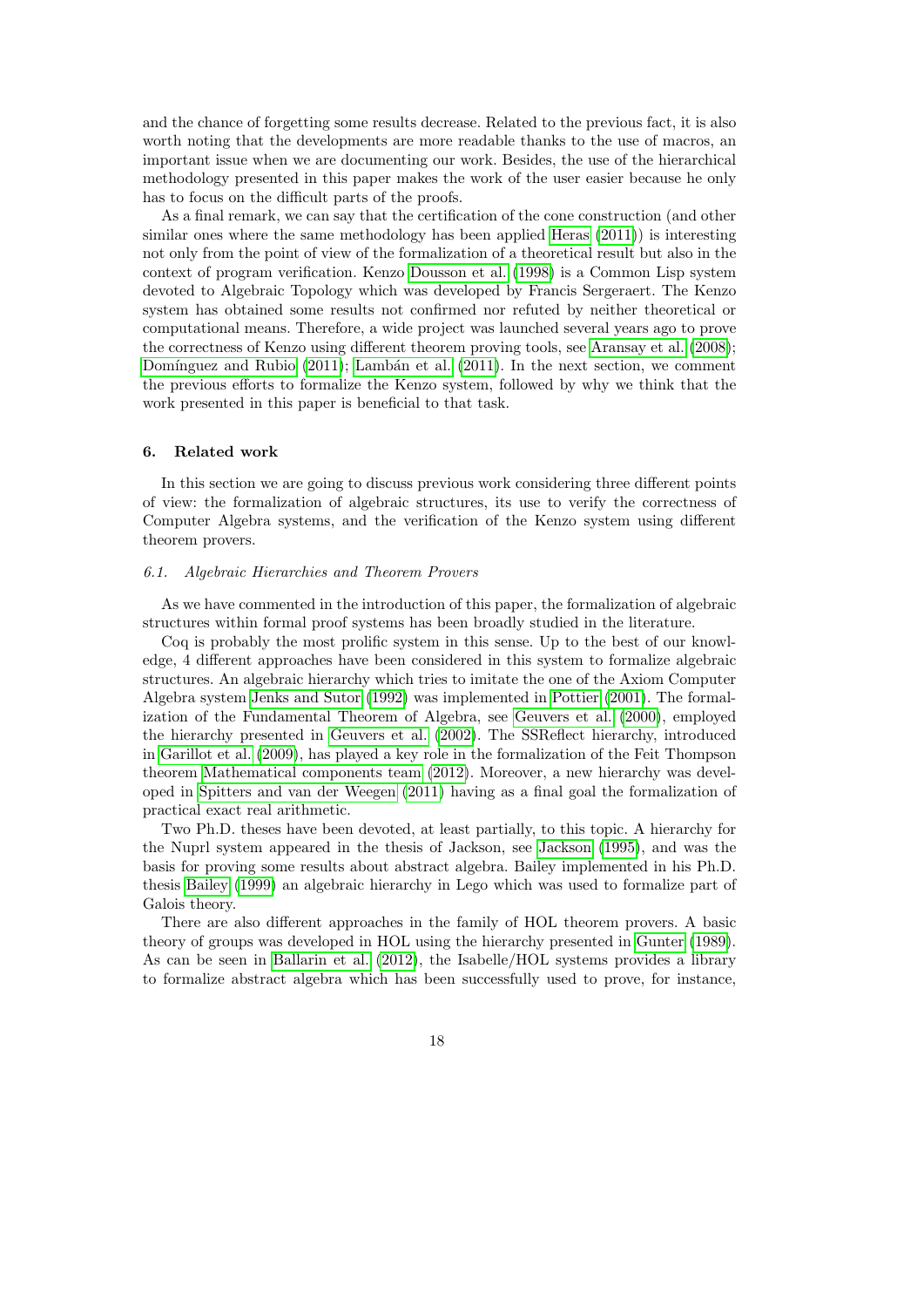Sylow theorems. In addition, there is also a hierarchy for relation and Kleene algebras in Isabelle, see [Foster et al.](#page-22-2) [\(2011\)](#page-22-2).

We can find a classical set-theoretic treatment of algebra in Mizar. The different structures, like group, ring and field are defined in several articles by various authors [Journal](#page-22-14) [of Formalized Mathematics](#page-22-14) [\(1990–present\)](#page-22-14). A report about some formalization issues faced during these developments can be seen in [Rudnicki et al.](#page-24-1) [\(2001\)](#page-24-1). Abstract algebra has been also formalized in constructive set theory using the MetaPRL system [Yu and](#page-24-3) [Hickey](#page-24-3) [\(2003\)](#page-24-3).

Our ACL2 algebraic hierarchy shares some features with the hierarchies developed in all these systems. First of all, all the hierarchies have a top structure which is embedded in every lower level one. We can classify the hierarchies depending on this top level structure. The hierarchies presented in [Rudnicki et al.](#page-24-1) [\(2001\)](#page-24-1); [Yu and Hickey](#page-24-3) [\(2003\)](#page-24-3) are set based, the ones introduced in [Gunter](#page-22-13) [\(1989\)](#page-22-13); [Pottier](#page-23-11) [\(2001\)](#page-23-11); [Bailey](#page-21-0) [\(1999\)](#page-21-0); [Geuvers](#page-22-0) [et al.](#page-22-0) [\(2002\)](#page-22-0); [Spitters and van der Weegen](#page-24-0) [\(2011\)](#page-24-0); [Ballarin et al.](#page-21-4) [\(2012\)](#page-21-4) are setoid based, and the SSReflect hierarchy [Garillot et al.](#page-22-1) [\(2009\)](#page-22-1) uses a choice structure as top level object. The hierarchy presented in this paper is setoid based, this is quite common in the rest of hierarchies since, using this approach, we just need to change the equivalence relation of the underlying setoid to construct the quotient of a structure, see the example presented in Section 4. In addition, the algebraic structures which have been modeled in our hierarchy are the same that appears in the rest of the formalizations. The only important structure which is missed in our hierarchy is the one of field, mainly because we did not need it; however it can be included without any special hindrance. Finally, in all the cases algebraic structures are defined using a record (called locale in Isabelle, Class or Record in Coq, struct in Mizar and so on) where the operations of the structure are packed. In some cases, as in Isabelle or Coq, such records also include the axioms about the operations; the situation in ACL2 is similar to the one of Mizar where the axioms about the operations are external to the record.

It is worth noting that our approach has some limitations when we compare it with the other ones. The first drawback is the ACL2 inheritance mechanism which produces nested record structures; this makes tiresome the task of accessing some components of the structure. This issue is solved in other systems using subtyping mechanisms and automatic inference of coercions, see [Geuvers et al.](#page-22-0) [\(2002\)](#page-22-0); [Garillot et al.](#page-22-1) [\(2009\)](#page-22-1). Another pitfall is the lack of existential quantification over algebraic structures, however we can universally quantify over them using the defgeneric-<structure> macros. Moreover, the definition of families of structures can seem a bit strange since we cannot define a function which returns a structure as output, this is the common method in the rest of theorem provers. Nevertheless, the introduction of the index set as a parameter in the operations of a structure is a well-known technique to represent families using first order logic, see Lambán et al. [\(1999\)](#page-23-12). The last disadvantage is that we always need to state and prove that the operations of the algebraic structures are closed on the underlying set characterized by the invariant function, nevertheless most of these properties are automatically proved by ACL2 without any external guidance. This last issue is not relevant in other systems because the operations can be defined in the desired domain, but this is not possible in ACL2 since it is an untyped system.

On the other hand, there are some advantages if we compare our approach with the other ones, specially if we focus on the final aim of our hierarchy: the verification of Computer Algebra systems.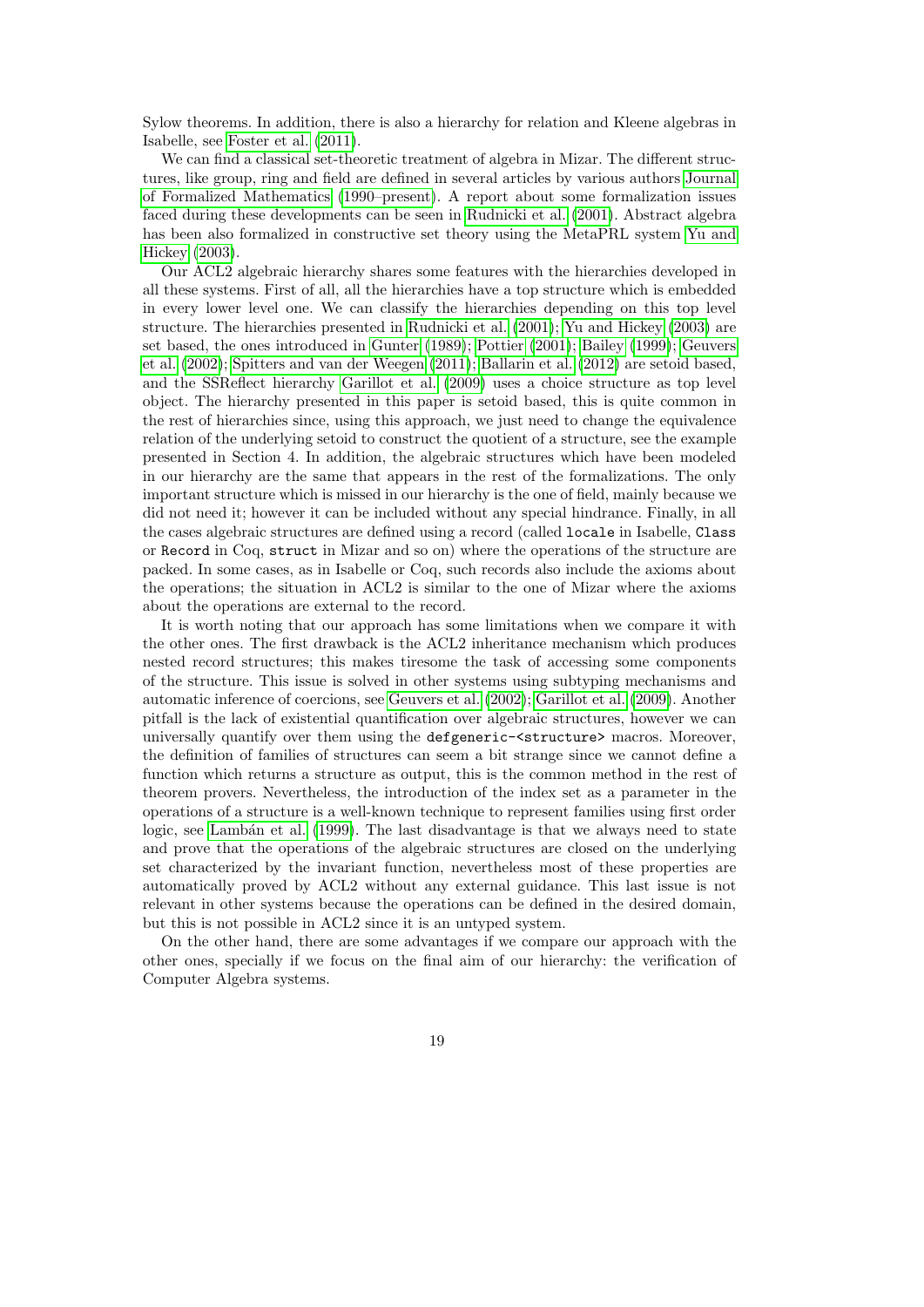#### 6.2. Formal Algebraic Hierarchies and Computer Algebra systems

Algebraic structures are instrumental in Computer Algebra systems since they are the basis for several constructions. Therefore, it makes sense to use Theorem Prover tools in order to increase the consistency of those algebraic structures.

Axiom is a general purpose Computer Algebra system whose hierarchy of algebraic structures has been formalized both in Coq [Pottier](#page-23-11) [\(2001\)](#page-23-11) and Isabelle [Ballarin](#page-21-5) [\(2007\)](#page-21-5). The Nuprl hierarchy presented in [Jackson](#page-22-3) [\(1995\)](#page-22-3) had as final aim the connection with the Weyl system [Zippel](#page-24-4) [\(1993\)](#page-24-4). The correctness of Maple has been studied with the systems PVS [Adams et al.](#page-21-6) [\(2001\)](#page-21-6), Isabelle [Ballarin et al.](#page-21-7) [\(1995\)](#page-21-7) and HOL Harrison and Théry [\(1998\)](#page-22-15). There is also a development to create a Computer Algebra system on top of the HOL system, see [Kaliszyk and Wiedijk](#page-22-16) [\(2007\)](#page-22-16).

A different approach is the one of the FoCaLize system [Pessaux et al.](#page-23-13) [\(2010\)](#page-23-13) where an environment to develop certified programs for symbolic computation has been constructed. The FoCaLize environment contains a classical algebraic hierarchy. A similar project is the one of Analytica [Bauer et al.](#page-21-8) [\(1998\)](#page-21-8), a theorem prover which runs on top of Mathematica and can be used to verify programs of this system.

However, we cannot consider any of these approaches fully satisfactory. The drawback of the approaches which formalize Computer Algebra systems using proof assistant is that the code which is verified is far from the actual code. Building the Computer Algebra system on top of the theorem prover seems a solution to this problem, but it has as disadvantage one of the weak points of proof assistants: inefficiency. The problem of systems like FoCaLize or Analytica is that they are ad hoc systems; so, both the community of users and the libraries of results are small.

These problems does not appear with our ACL2 hierarchy of algebraic structures. First of all, Common Lisp is the language of several Computer Algebra systems such as Axiom [Jenks and Sutor](#page-22-11) [\(1992\)](#page-22-11), Maxima [Maxima, a Computer Algebra system](#page-23-14) [\(2012\)](#page-23-14), Reduce [Hearn et al.](#page-22-17) [\(2009\)](#page-22-17), Weyl [Zippel](#page-24-4) [\(1993\)](#page-24-4) and Kenzo [Dousson et al.](#page-22-9) [\(1998\)](#page-22-9); then, we can verify actual code of these systems using ACL2. In addition, the ACL2 community is one of the biggest in the context of Theorem Proving tools; so, the great amount of libraries previously developed by other users can be used in our work.

Let us present now the benefits of our approach in the particular case of Kenzo; a system whose correctness has been studied with three Theorem Provers: Isabelle, Coq and ACL2.

#### 6.3. Verification of the Kenzo system

The Kenzo system has been able to compute some unknown results [Sergeraert](#page-24-5) [\(1992\)](#page-24-5), and also has been used to refute some computations obtained by theoretical means, see [Romero and Rubio](#page-23-15) [\(2012\)](#page-23-15). This implies that increasing user's trust in the system is relevant.

One feature of Kenzo is its use of higher order functional programming to handle spaces of infinite dimension. Thus, the first attempts to apply theorem proving assistants in the analysis of Kenzo were oriented towards higher order logic tools. Concretely, the Isabelle/HOL proof assistant was used to verify in [Aransay et al.](#page-21-3) [\(2008\)](#page-21-3) a very important algorithm in Homological Algebra: the Basic Perturbation Lemma [Rubio and Sergeraert](#page-23-8) [\(2006\)](#page-23-8); the algebraic hierarchy used in this development was the one presented in [Bal](#page-21-4)[larin et al.](#page-21-4)  $(2012)$ . In the same line, we can find the work of Domínguez and Rubio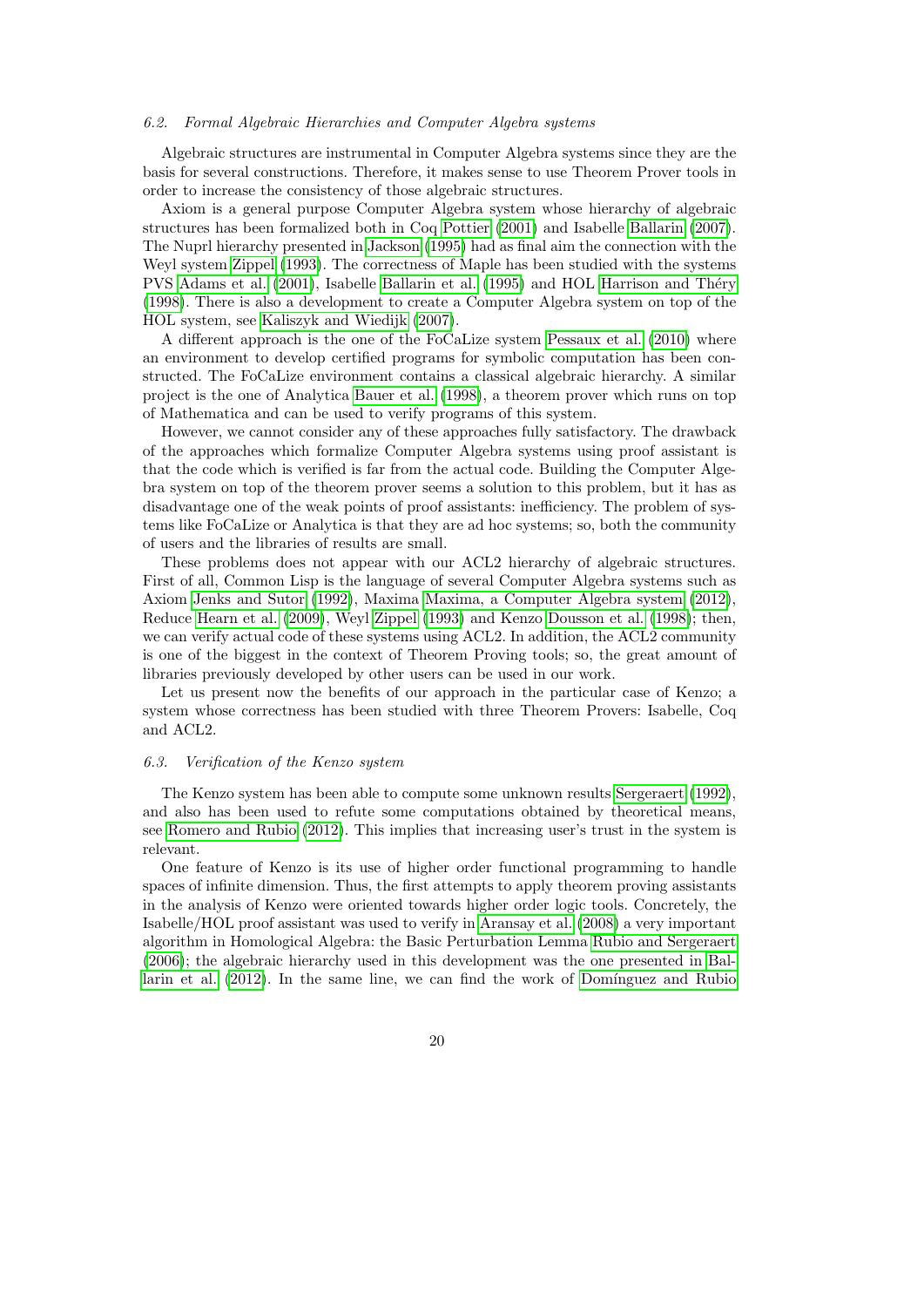[\(2011\)](#page-22-10) where the Effective Homology of the Bicomplexes (another important result in Homological Algebra) was formalized in Coq extending the algebraic hierarchy of [Geu](#page-22-0)[vers et al.](#page-22-0) [\(2002\)](#page-22-0). Let us note that these formalizations were related to algorithms and not to the real programs implemented in Kenzo. The problem of extracting programs from the Isabelle/HOL proofs has been dealt with in [Aransay et al.](#page-21-9) [\(2010\)](#page-21-9), but even there the programs are generated in ML, far from Kenzo.

Since both Kenzo and ACL2 are Common Lisp programs, we can undertake the task of verifying real Kenzo code in ACL2. For instance, ACL2 has been successfully used to study some critical fragments of Kenzo in Martín-Mateos et al. [\(2009\)](#page-23-16); Andrés et al. [\(2007\)](#page-21-10), but algebraic structures were not involved in any of these two formalizations. However, ACL2 can also be used to formalize results about the algebraic structures im-plemented in the Kenzo system. This can be seen in Lambán et al. [\(2012a\)](#page-23-17) and Lambán [et al.](#page-23-18) [\(2012b\)](#page-23-18), where the Normalization theorem and the Eilenberg-Zilberg theorem [Ru](#page-23-8)[bio and Sergeraert](#page-23-8) [\(2006\)](#page-23-8) (two instrumental results in the Kenzo system involving constructions about chain complexes) have been respectively formalized. The formalization of those two theorems was undertaken from scratch; so, the problems presented in Subsection 5.2 appeared during their development. Hence, the use of our methodology can mean a great benefit when dealing with this kind of works.

As a final point, we can compare the formalization in ACL2 and Coq of the cone construction, the Coq proof of this result was presented in Domínguez and Rubio [\(2010\)](#page-22-18). As we previously said, the gap between the ACL2 formalization and the Kenzo code is much smaller than the one between Coq and Kenzo. In addition, there are several parts of the proof which are automated by ACL2 and, therefore, the user only has to focus on the difficult parts; on the contrary, in the Coq formalization all the steps must be given by the user. In particular, we need to prove 10 theorems using Coq in order to formalized the cone construction; on the contrary, ACL2 only needs help in 5 of those theorems and the rest of them are proved automatically. In addition, even in the cases where ACL2 is not able to finish the proof on its own, the user receives feedback from the system, a valuable information which can help him to complete the proof.

#### 7. Conclusions and Further work

In this paper, we have presented an ACL2 infrastructure to deal with algebraic structures and morphisms between them. Namely, we have provided several tools which make the handling of this kind of objects easier. As a result, an ACL2 hierarchy of the most common algebraic structures has been provided; a task, that as far as we are aware, had not been undertaken up to now for this system.

The feasibility of using our framework has been illustrated with the example of the homology group of two Abelian group morphisms satisfying the nilpotency condition. This example involves several common constructions in Universal Algebra such as subalgebras, morphisms or quotients.

In addition, we have presented the benefits of using our approach when dealing with complex mathematical structures instead of working from scratch. In these kind of problems the development effort is considerably reduced using our tools. This is important when we are facing the final aim of our work: the formalization of Computer Algebra systems. As we have seen in the related work section, this issue is better undertaken with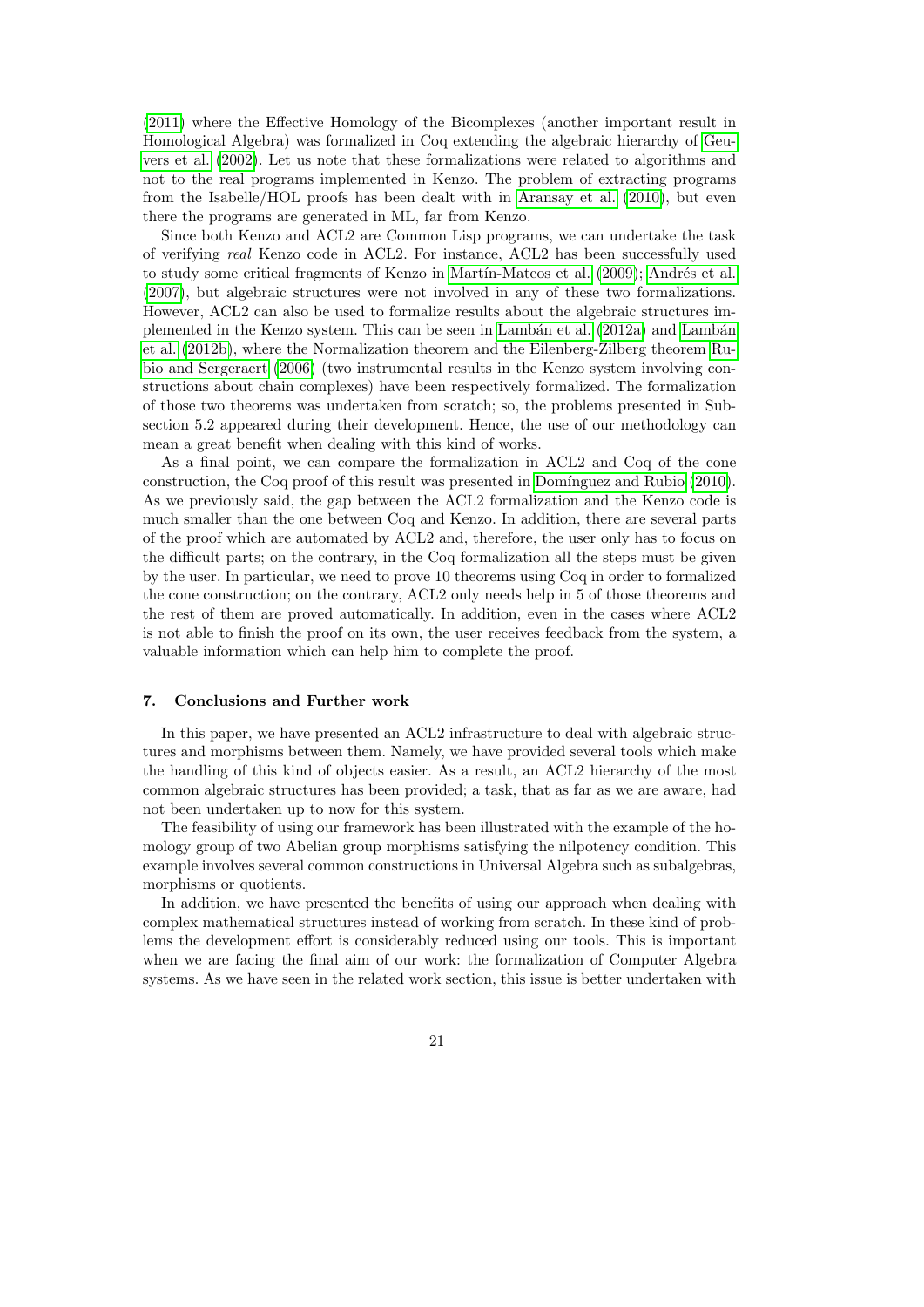our hierarchy of algebraic structures than using the ones developed in other Theorem Provers.

With the acquired experience, the method presented in this paper could be extrapolated to other algebraic structures, for instance to the case of Tarski Kleene Algebras which was previously studied in Isabelle [Foster et al.](#page-22-2) [\(2011\)](#page-22-2). We may also formalize the generic theory of Universal Algebra, see [Capretta](#page-21-11) [\(1999\)](#page-21-11); [Spitters and van der Weegen](#page-24-0) [\(2011\)](#page-24-0).

In addition, as we have seen in Section 3, the definition of morphism between structures always follows the same pattern; so, it would be desirable to have a tool able to automatize, at least part of, the process to generate the tools related to morphisms between structures.

Nevertheless, our main research line for the future is the application of the tools that we have presented here to verify actual Computer Algebra systems. We are mainly interested in the Kenzo system, where an environment like the one presented in this paper is desirable when dealing with its mathematical structures. Moreover, we are also keen on the formalization of other Lisp-based systems such as Axiom or Maxima.

#### References

- <span id="page-21-6"></span>Adams, A., Dunstan, M., Gottliebsen, H., Kelsey, T., Martin, U., Owre, S., 2001. Computer algebra meets automated theorem proving: Integrating Maple and PVS. In: Proceedings of the 14th International Conference on Theorem Proving in Higher Order Logics (TPHOLs 2001). Vol. 2152 of Lecture Notes in Computer Science. pp. 27–42.
- <span id="page-21-10"></span>Andrés, M., Lambán, L., Rubio, J., Ruiz-Reina, J. L., 2007. Formalizing Simplicial Topology in ACL2. In: Proceedings of ACL2 Workshop 2007. pp. 34–39.
- <span id="page-21-3"></span>Aransay, J., Ballarin, C., Rubio, J., 2008. A mechanized proof of the Basic Perturbation Lemma. Journal of Automated Reasoning 40 (4), 271–292.
- <span id="page-21-9"></span>Aransay, J., Ballarin, C., Rubio, J., 2010. Generating certified code from formal proofs: a case study in homological algebra. Formal Aspects of Computing 22 (2), 193–213.
- <span id="page-21-0"></span>Bailey, A., 1999. The machine-checked literate formalisation of algebra in type theory. Ph.D. thesis, Manchester University.
- <span id="page-21-5"></span>Ballarin, C., 2007. Algebraic structures in Axiom and Isabelle: attempt at a comparison. In: Proceedings Programming Languages for Mechanized Mathematics (PLMMS 2007). No. 07-10 in RISC-Linz Report Series. pp. 75–80.
- <span id="page-21-4"></span>Ballarin, C., Aransay, J., Hohe, S., Kammller, F., Paulson, L., 2012. The Isabelle/HOL Algebra Library.
- <span id="page-21-7"></span>Ballarin, C., Homann, K., Calmet, J., 1995. Theorems and algorithms: an interface between Isabelle and Maple. In: Proceedings of the International Symposium on Symbolic and Algebraic Computation (ISSAC 1995). pp. 150–157.
- <span id="page-21-8"></span>Bauer, A., Clarke, E. M., Zhao, X., 1998. Analytica - an experiment in combining theorem proving and symbolic computation. Journal of Automated Reasoning 21 (3), 295–325.
- <span id="page-21-2"></span>Bishop, E. A., 1967. Foundations of constructive analysis. McGraw-Hill Publishing Company, Ltd.
- <span id="page-21-1"></span>Brock, B., 1997. defstructure for ACL2 version 2.0. Tech. rep., Computational Logic, Inc.
- <span id="page-21-11"></span>Capretta, V., 1999. Universal Algebra in Type Theory. In: Proceedings 12th International Conference on Theorem Proving in Higher Order Logics (TPHOLs 1999). Vol. 1690 of Lecture Notes in Computer Science. pp. 131–148.
	- 22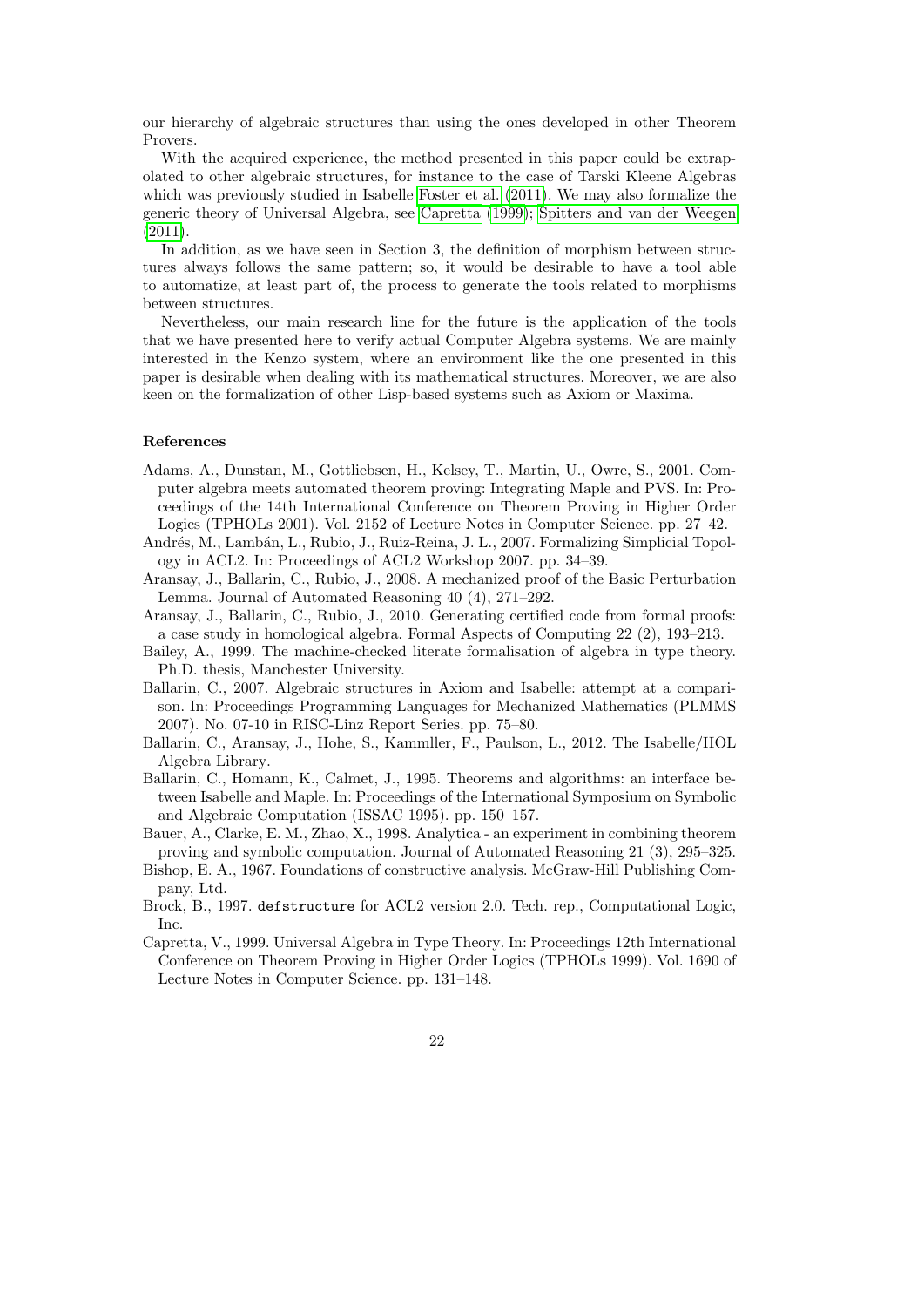- <span id="page-22-7"></span>Denecke, K., Wismath, S. L., 2002. Universal Algebra and Applications in Theoretical Computer Science. Chapman Hall/CRC.
- <span id="page-22-18"></span>Domínguez, C., Rubio, J., 2010. Computing in Coq with Infinite Algebraic Data Structures. In: Proceedings 17th Symposium on the Integration of Symbolic Computation and Mechanised Reasoning (Calculemus 2010). Vol. 6167 of Lectures Notes in Artificial Intelligence. Springer-Verlag, pp. 204–218.
- <span id="page-22-10"></span>Domínguez, C., Rubio, J., 2011. Effective Homology of Bicomplexes, formalized in Coq. Theoretical Computer Science 412, 962–970.
- <span id="page-22-9"></span>Dousson, X., Rubio, J., Sergeraert, F., Siret, Y., 1998. The Kenzo program. Institut Fourier, Grenoble.

URL <http://www-fourier.ujf-grenoble.fr/~sergerar/Kenzo/>

- <span id="page-22-2"></span>Foster, S., Struth, G., Weber, T., 2011. Automated Engineering of Relational and Algebraic Methods in Isabelle/HOL - (Invited Tutorial). In: Proceedings of 12th International Conference Relational and Algebraic Methods in Computer Science (RAMICS 2011). pp. 52–67.
- <span id="page-22-1"></span>Garillot, F., Gonthier, G., Mahboubi, A., Rideau, L., 2009. Packaging mathematical structures. In: Proceedings 22nd International Conference on Theorem Proving in Higher Order Logics (TPHOLs 2009). Vol. 5674 of Lecture Notes in Computer Science. pp. 327–342.
- <span id="page-22-0"></span>Geuvers, H., Pollack, R., Wiedijk, F., Zwanenburg, J., 2002. A constructive algebraic hierarchy in Coq. Journal of Symbolic Computation 34 (4), 271–286.
- <span id="page-22-12"></span>Geuvers, H., Wiedijk, F., Zwanenburg, J., Pollack, R., Barendregt, H., 2000. The "Fundamental Theorem of Algebra" Project. Tech. rep.

URL <http://www.cs.kun.nl/gi/projects/fta>

- <span id="page-22-6"></span>Greve, D., 2006. Parameterized Congruences in ACL2. In: Proceedings of the Sixth International Workshop on the ACL2 Theorem Prover and its Applications. pp. 28–34.
- <span id="page-22-13"></span>Gunter, E., 1989. Doing algebra in simple type theory. Tech. Rep. MS-CIS-89-38, Department of Computer and Information Science, Moore School of Engineering, University of Pennsylvania.
- <span id="page-22-4"></span>Hardin, D. (Ed.), 2010. Design and Verification of Microprocessor Systems for High-Assurance Applications. Springer.
- <span id="page-22-15"></span>Harrison, J., Théry, L., 1998. A skeptic's approach to combining HOL and Maple. Journal of Automated Reasoning 21 (3), 279–294.
- <span id="page-22-17"></span>Hearn, A. C., et al., 2009. Reduce. <http://www.reduce-algebra.com/index.htm>.
- <span id="page-22-8"></span>Heras, J., 2011. Mathematical Knowledge Management in Algebraic Topology. Ph.D. thesis, University of La Rioja, Ch. An ACL2 infrastructure to formalize Kenzo Higher Order constructors, pp. 293–312, [http://www.unirioja.es/servicios/sp/tesis/](http://www.unirioja.es/servicios/sp/tesis/22488.shtml) [22488.shtml](http://www.unirioja.es/servicios/sp/tesis/22488.shtml).
- <span id="page-22-5"></span>Heras, J., Martín-Mateos, F. J., Pascual, V., 2012. Implementing Algebraic Structures in ACL2. Tech. rep., <http://www.computing.dundee.ac.uk/staff/jheras/ahomsia/>.
- <span id="page-22-3"></span>Jackson, P., 1995. Enhancing the Nuprl proof-development system and applying it to computational abstract algebra. Ph.D. thesis, Cornell University.

<span id="page-22-14"></span><span id="page-22-11"></span>Jenks, R., Sutor, R., 1992. AXIOM: The Scientific Computation System. Springer-Verlag. Journal of Formalized Mathematics, 1990–present. <http://www.mizar.org/JFM/>.

<span id="page-22-16"></span>Kaliszyk, C., Wiedijk, F., 2007. Certified computer algebra on top of an interactive theorem prover. In: Proceedings of the 14th Symposium on the Integration of Symbolic Computation and Mechanised Reasoning (Calculemus 2007). Vol. 4108 of Lecture Notes in Computer Science. pp. 94–105.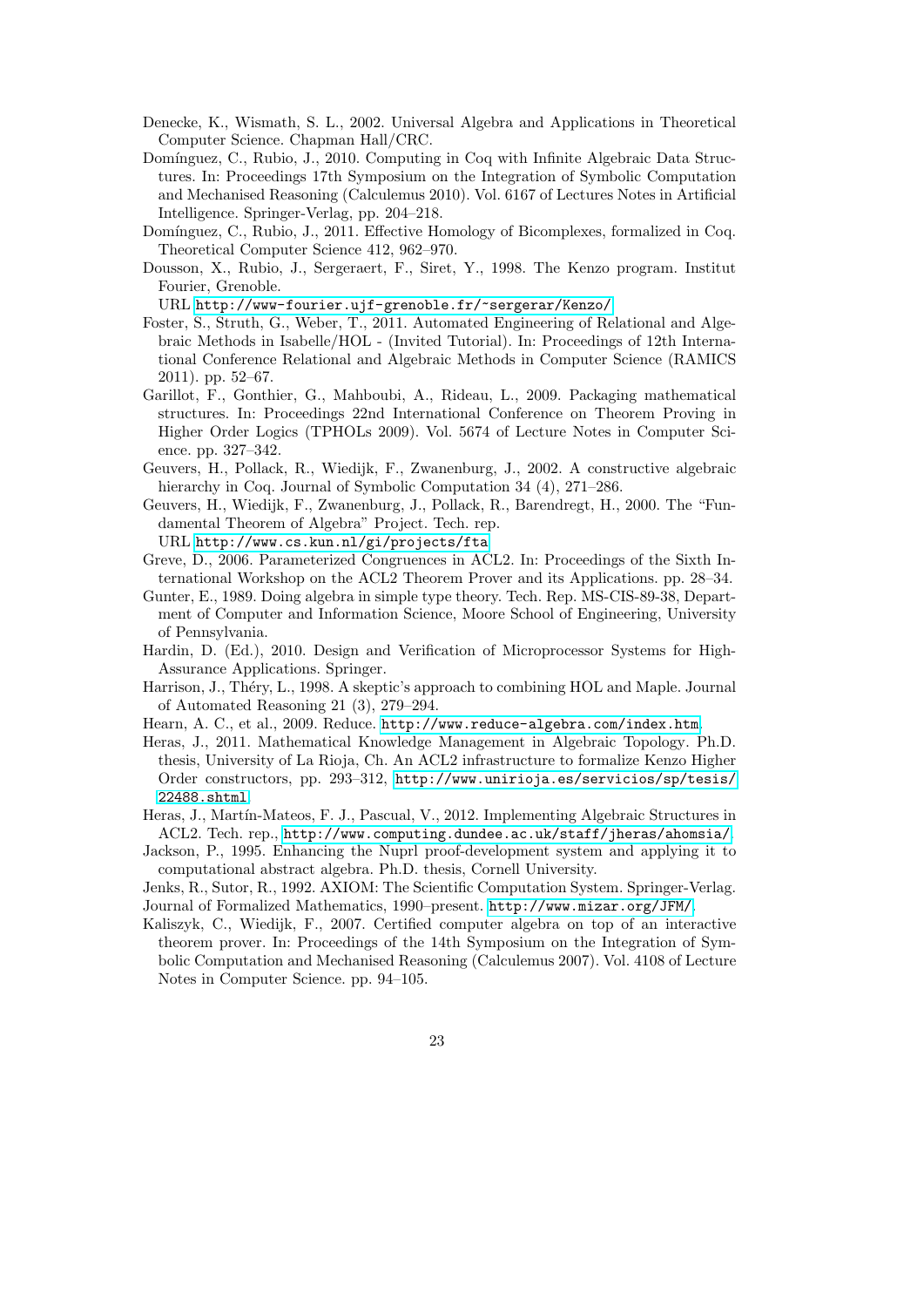- <span id="page-23-1"></span>Kammller, F., 1999. Modular Structures as Dependent Types in Isabelle. In: Proceedings of the International Workshop on Types for Proofs and Programs (TYPES 1998). Vol. 1657 of Lecture Notes in Computer Science. pp. 121–133.
- <span id="page-23-2"></span>Kaufmann, M., Manolios, P., Moore, J S. (Eds.), 2000a. Computer-Aided Reasoning: ACL2 Case Studies. Kluwer Academic Publishers.
- <span id="page-23-3"></span>Kaufmann, M., Manolios, P., Moore, J S., 2000b. Computer-Aided Reasoning: An Approach. Kluwer Academic Publishers.
- <span id="page-23-5"></span>Kaufmann, M., Moore, J S., 2001. Structured Theory Development for a Mechanized Logic. Journal of Automated Reasoning 26 (2), 161–203.
- <span id="page-23-4"></span>Kaufmann, M., Moore, J S., 2012. ACL2 version 5.0.

URL <http://www.cs.utexas.edu/users/moore/acl2/>

- <span id="page-23-10"></span>Lambán, L., Martín-Mateos, F. J., Rubio, J., Ruiz-Reina, J. L., 2011. Applying ACL2 to the Formalization of Algebraic Topology: Simplicial Polynomials. In: Proceedings Interactive Theorem Proving (ITP 2011). Vol. 6898 of Lecture Notes in Computer Science. pp. 200–215.
- <span id="page-23-17"></span>Lambán, L., Martín-Mateos, F. J., Ruiz-Reina, J. L., Rubio, J., 2012a. Formalization of a normalization theorem in simplicial topology. Annals of Mathematics and Artificial Intelligence 64 (1), 1–37.
- <span id="page-23-18"></span>Lambán, L., Martín-Mateos, F. J., Ruiz-Reina, J. L., Rubio, J., 2012b. Formalization of Eilenberg-Zilber theorem. [http://www.glc.us.es/fmartin/simplicialtopology/](http://www.glc.us.es/fmartin/simplicialtopology/acl2eztheorem) [acl2eztheorem](http://www.glc.us.es/fmartin/simplicialtopology/acl2eztheorem).
- <span id="page-23-12"></span>Lambán, L., Pascual, V., Rubio, J., 1999. Specifying Implementations. In: Proceedings of the International Symposium on Symbolic and Algebraic Computation (ISSAC 1999). ACM Press. pp. 245–251.
- <span id="page-23-7"></span>Lambán, L., Pascual, V., Rubio, J., 2003. An object-oriented interpretation of the EAT system. Applicable Algebra in Engineering, Communication and Computing 14, 187– 215.
- <span id="page-23-9"></span>Martín-Mateos, F. J., Alonso, J. A., Hidalgo, M., Ruiz-Reina, J. L., 2002. A Generic Instantiation Tool and a Case Study: A Generic Multiset Theory. In: Proceedings of the third international ACL2 workshop and its applications. pp. 188–201.
- <span id="page-23-16"></span>Martín-Mateos, F. J., Rubio, J., Ruiz-Reina, J. L., 2009. ACL2 verification of simplicial degeneracy programs in the Kenzo system. In: Proceedings 16th Symposium on the Integration of Symbolic Computation and Mechanised Reasoning (Calculemus 2009). Vol. 5625 of Lectures Notes in Computer Science. pp. 106–121.
- <span id="page-23-0"></span>Mathematical components team, 2012. Formalization of the odd order theorem. [http:](http://www.msr-inria.inria.fr/Projects/math-components) [//www.msr-inria.inria.fr/Projects/math-components](http://www.msr-inria.inria.fr/Projects/math-components).

<span id="page-23-6"></span>Maunder, C., 1996. Algebraic Topology. Dover.

- <span id="page-23-14"></span>Maxima, a Computer Algebra system, 2012. <http://maxima.sourceforge.net>.
- <span id="page-23-13"></span>Pessaux, F., Weia, P., Doligez, D., 2010. The FoCaLiZe essential. Tech. rep., [http:](http://focalize.inria.fr/) [//focalize.inria.fr/](http://focalize.inria.fr/).
- <span id="page-23-11"></span>Pottier, L., 2001. User contributions in Coq, Algebra. Tech. rep., [http://coq.inria.](http://coq.inria.fr/contribs/Algebra.html) [fr/contribs/Algebra.html](http://coq.inria.fr/contribs/Algebra.html).
- <span id="page-23-15"></span>Romero, A., Rubio, J., 2012. Homotopy groups of suspended classifying spaces: An experimental approach. To appear in Mathematics of Computation.
- <span id="page-23-8"></span>Rubio, J., Sergeraert, F., 2006. Constructive Homological Algebra and Applications, Lecture Notes Summer School on Mathematics, Algorithms, and Proofs. University of Genova.
	- 24